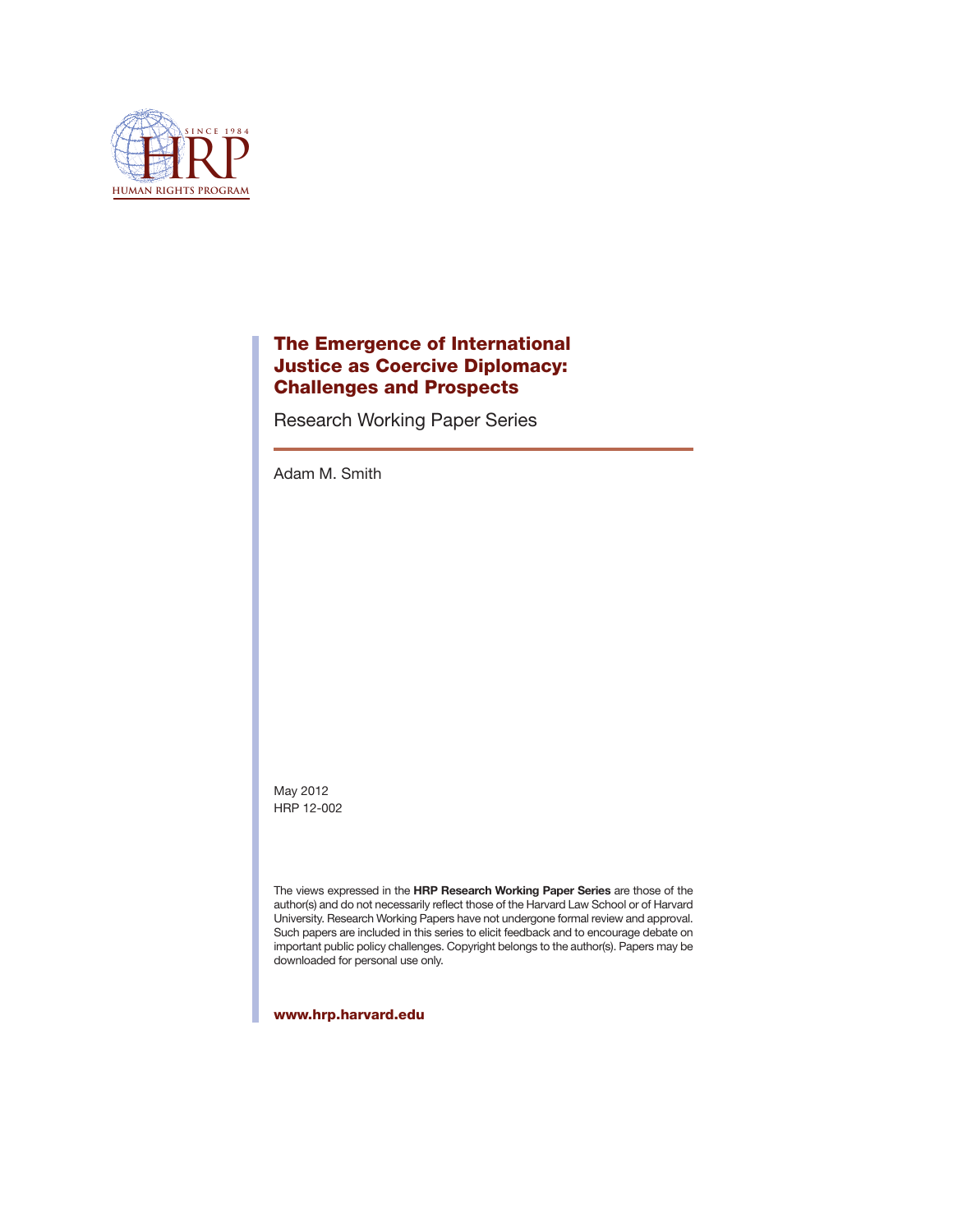**The Emergence of International Justice as Coercive Diplomacy: Challenges and Prospects** By Adam M. Smith

Emboldened by the fall of autocrats on their eastern and western borders, Libyan citizens began a revolt against Muammar Qaddafi"s forty-two-year rule in early February 2011. Brutal reprisals faced the movement. Within days of the first clashes, individual States and the international community commenced a brief period of increasingly forceful diplomacy to pressure Qaddafi to change course.

Unilateral actions were the centerpiece of these initial efforts – individual statements of concern from States were followed by some calling for Libya"s removal from international institutions such as the United Nations Human Rights Council.<sup>1</sup> One State, Switzerland, froze all the regime's assets within its jurisdiction. $2$ 

On February 26, 2011, the UN Security Council"s Resolution 1970 added multilateral measures to these unilateral instruments. Among other actions, the resolution invoked Article 13(b) of the Statute of the International Criminal Court (ICC) and referred the situation in Libya to the ICC for potential action.<sup>3</sup> This was not the first time the Security Council had referred a matter to the Court. In 2005, the Security Council adopted Resolution 1593 which referred the Darfur situation.<sup>4</sup> Resolution 1970, however, was the first time a referral had been made in a resolution that simultaneously ordered the imposition of other sanctions, including an arms embargo, a travel ban and asset freeze for senior leaders. These longstanding mainstays of diplomatic pressure are leading instruments of "coercive diplomacy" – a term which refers to the various coercive means, short of significant physical force, that States deploy to compel other States to act. By invoking Article 13(b) alongside these traditional tools of coercion, and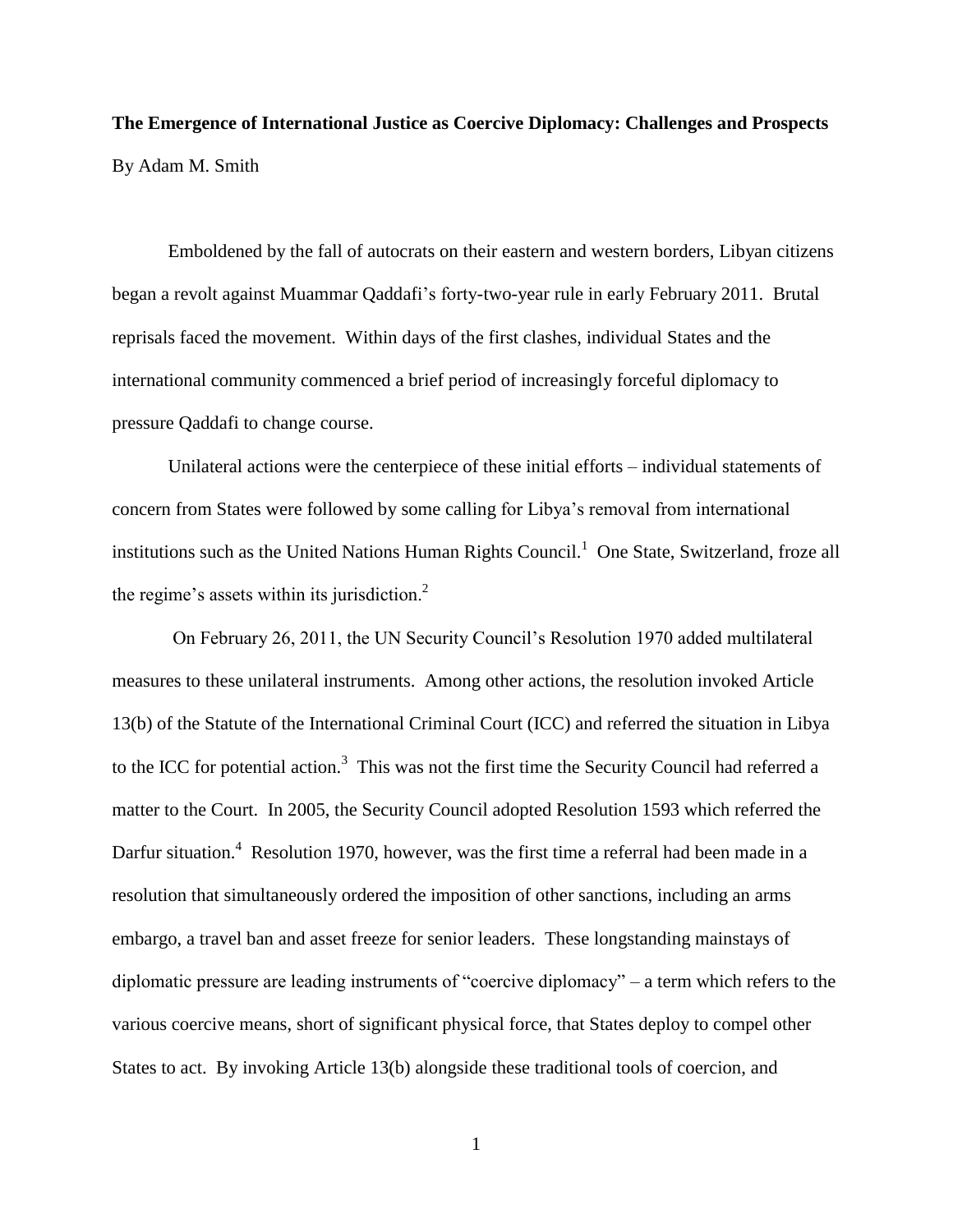deploying the ICC referral in support of the same stated goals, Resolution 1970 confirmed what had been implicit in Resolution 1593: ICC referrals have become tools of coercive diplomacy.

A core objective of coercive diplomacy is to "avert war, or…serious military escalation, and…accelerate diplomatic progress on an issue."<sup>5</sup> In this regard, Resolution 1970 proved unsuccessful. Violence against civilians intensified and little progress was made toward a diplomatic solution. Less than a month later, on March 19, 2011, the Security Council adopted Resolution 1973 which, in authorizing "all necessary means" to protect civilians, called for military intervention with the hope that force could achieve what diplomacy could not.<sup>6</sup>

A similar outcome was seen in the wake of the Darfur referral. Here too, in the weeks, months, and years following the referral, the situation remained perilous, the death toll unrelenting, and a diplomatic resolution wanting.

Responsibility for the failures of Resolutions 1593 and 1970 to stem violence and resolve the crises cannot be placed on the ICC referrals alone. All aspects of diplomacy failed to achieve the objectives. However, this chapter will argue that the referrals did not help the cause. As tools of coercive diplomacy, ICC referrals are at best ineffective and at worst injurious to achieving diplomatic goals.

This chapter will explore referrals though the lens of international relations theory and history and explain why they make for flawed tools of coercive diplomacy. In short, referrals are fundamentally different from their ostensible brethren such as economic sanctions and travel bans. Despite this, it is likely that States will continue to deploy the ICC as a tool of coercive diplomacy; the chapter will therefore conclude with an assessment of whether there are ways to use the threat of prosecution – international or otherwise – in support of diplomatic objectives.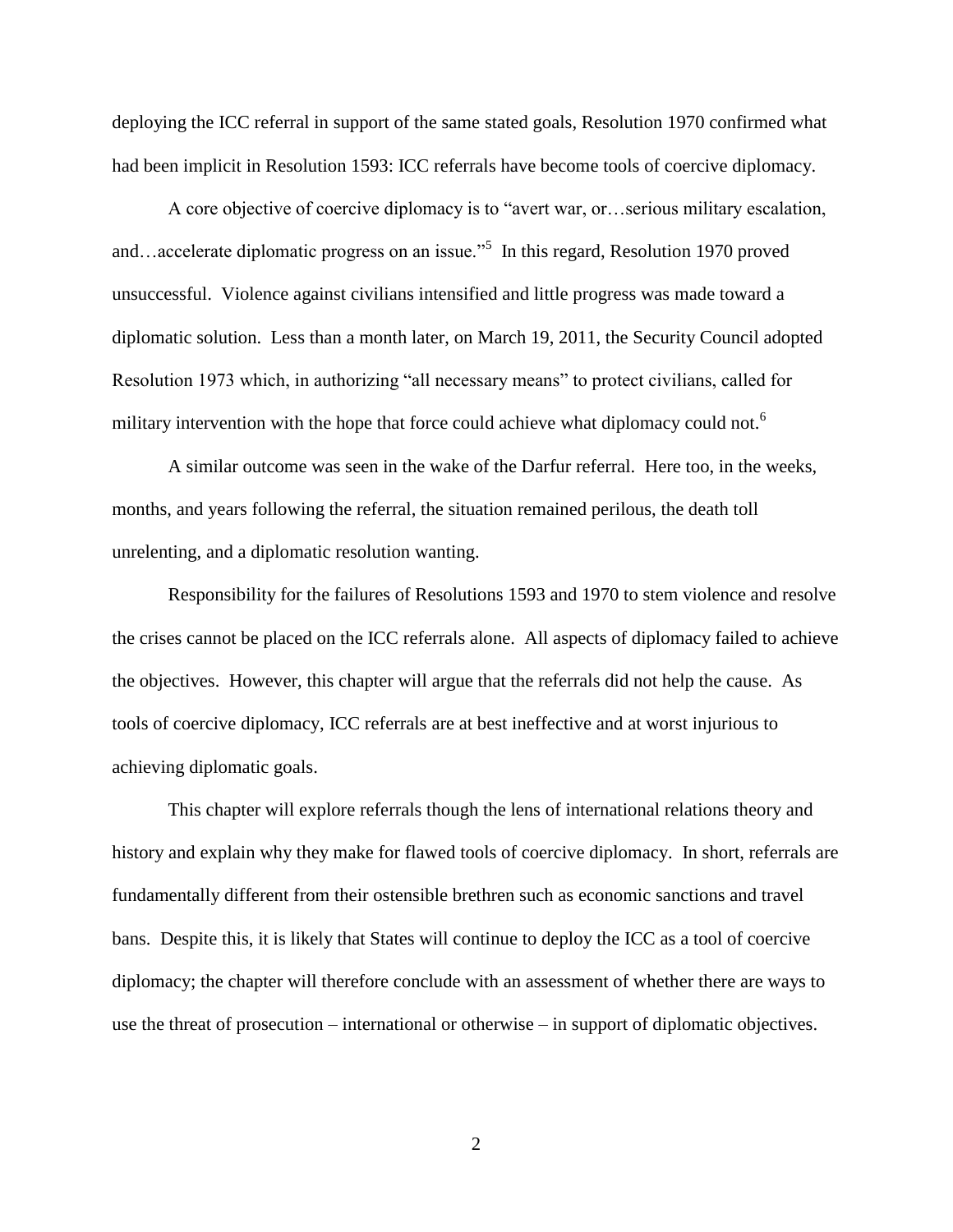### Coercive Diplomacy: A Primer

If diplomacy is the art of States furthering their interests on the global stage, then "coercive diplomacy" refers to the diplomatic strategies States undertake when their interests are opposed by other States. While such diplomacy, in this sense, has existed as long as States have interacted, modern coercive diplomacy – practiced since World War II and even more so since the end of the Cold War – refers to an increasingly sophisticated set of non-military instruments deployed unilaterally and multilaterally to extract change in "target States"" behavior. The tools of coercive diplomacy are varied but they share a core feature: the change in behavior coercers seek is furthered by threats of pain, and in many cases, the actual imposition of pain.<sup>7</sup>

Modern coercive diplomacy includes a spectrum of actions promising different sorts of pain. One of the oldest tools of coercion involves diplomatic consequences. Elements in this regard include the "strongly worded demarche,"<sup>8</sup> the withdrawal of ambassadors, and the breaking of diplomatic relations. More recent additions to these diplomatic consequences include votes against targets in multilateral fora such as development banks, $9$  the passage of condemning resolutions by international organizations, and the expulsion of targets from such organizations. A follow-on diplomatic consequence is the implicit or explicit branding of a recalcitrant state as a "pariah." Economic consequences are a second group of coercive measures, the most enduring version of which are broad-based, "comprehensive" sanctions against States, including trade prohibitions<sup>10</sup> and arms embargoes. A final set of tools is of more recent vintage; while it was once thought that sanctions imposed by foreign powers and international organizations could only be placed on States themselves, and not on individuals or entities within States, $^{11}$  since the Cold War "smart," individually-targeted prohibitions have been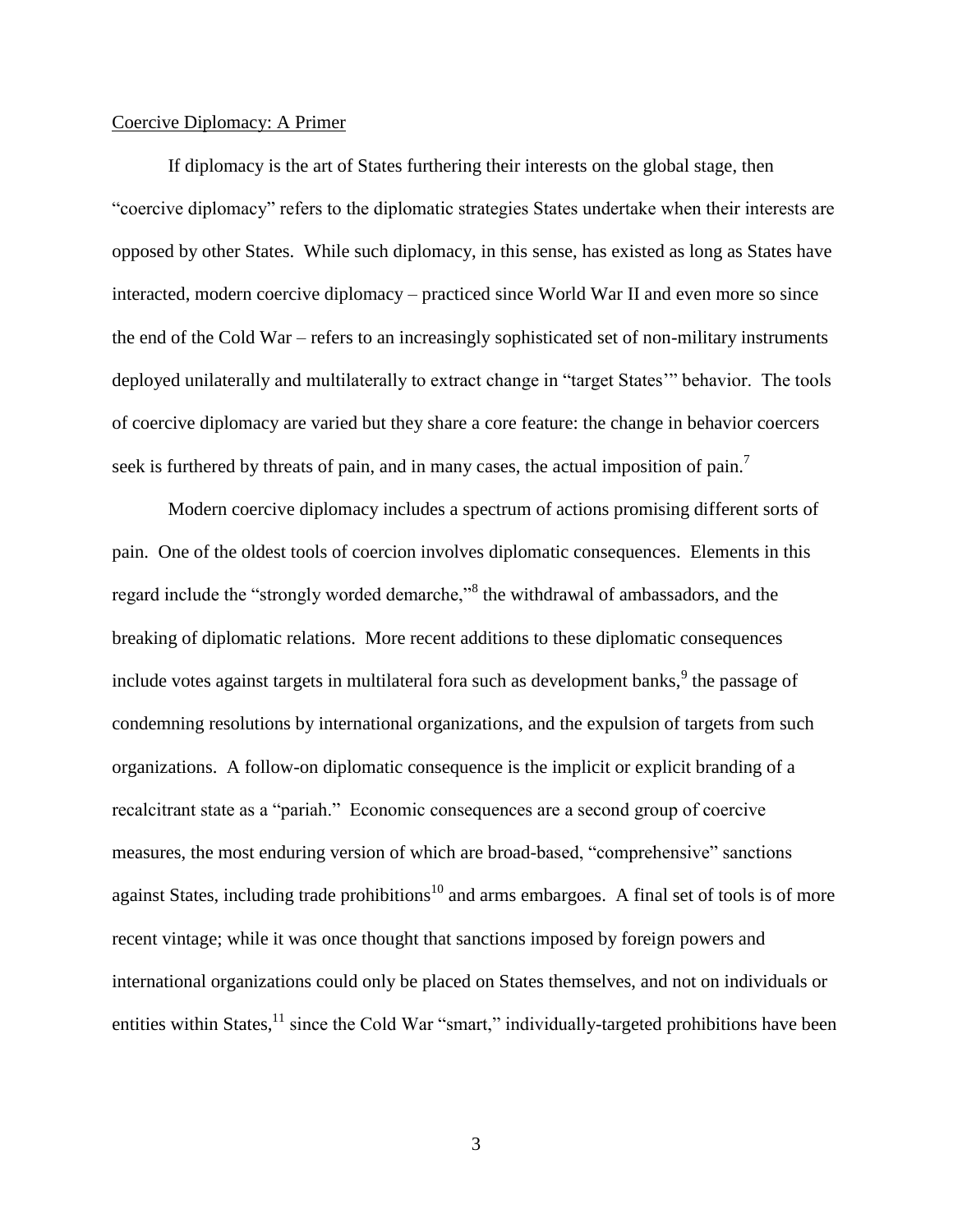added to the toolbox. Such instruments include travel bans and financial sanctions that focus solely on noncompliant entities (persons and institutions) rather than countries as a whole.

No matter which tool is used, the prospects of success for any instance of coercion simplifies to a common-sensical calculation: if a target State assesses that the net benefits it can obtain by resisting coercion are greater than the net costs it believes will arise from complying, coercive diplomacy will fail.<sup>12</sup> To be successful, practitioners of coercive diplomacy must deploy tools that impact the calculus of target States by calibrating coercive measures such that the cost of resistance becomes unacceptable. $^{13}$ 

Making an assessment of the correct level and type of coercion relies on a nuanced appreciation of the psychology, history, politics, and economics of target States. The importance of these dynamic factors means that the calculation described above rarely manifests itself. Indeed, successful examples of its application are hard to find. It is noteworthy that in the case of the United States – one of the world"s most fervent practitioners of coercive diplomacy – economic sanctions, a central instrument of coercive diplomacy, were deployed *prior to* armed conflict in nearly two-thirds of the military engagements the U.S. waged between1950 and 2000.<sup>14</sup> Coercive diplomacy evidently did not forestall military action.

Paradoxically, coercive diplomacy"s seeming lack of success helps explain why innovations in coercive tools, such as ICC referrals, are so alluring. Coercive diplomacy provides the potential for significant benefits (achieving important State objectives) without the expense and risk of military engagement. Though some have bemoaned that policymakers have been "beguiled" by coercive diplomacy's promise of "big gains with minimal costs,"<sup>15</sup> in an era of soft budgets and war-weary citizenries the attractiveness of coercive instruments will remain.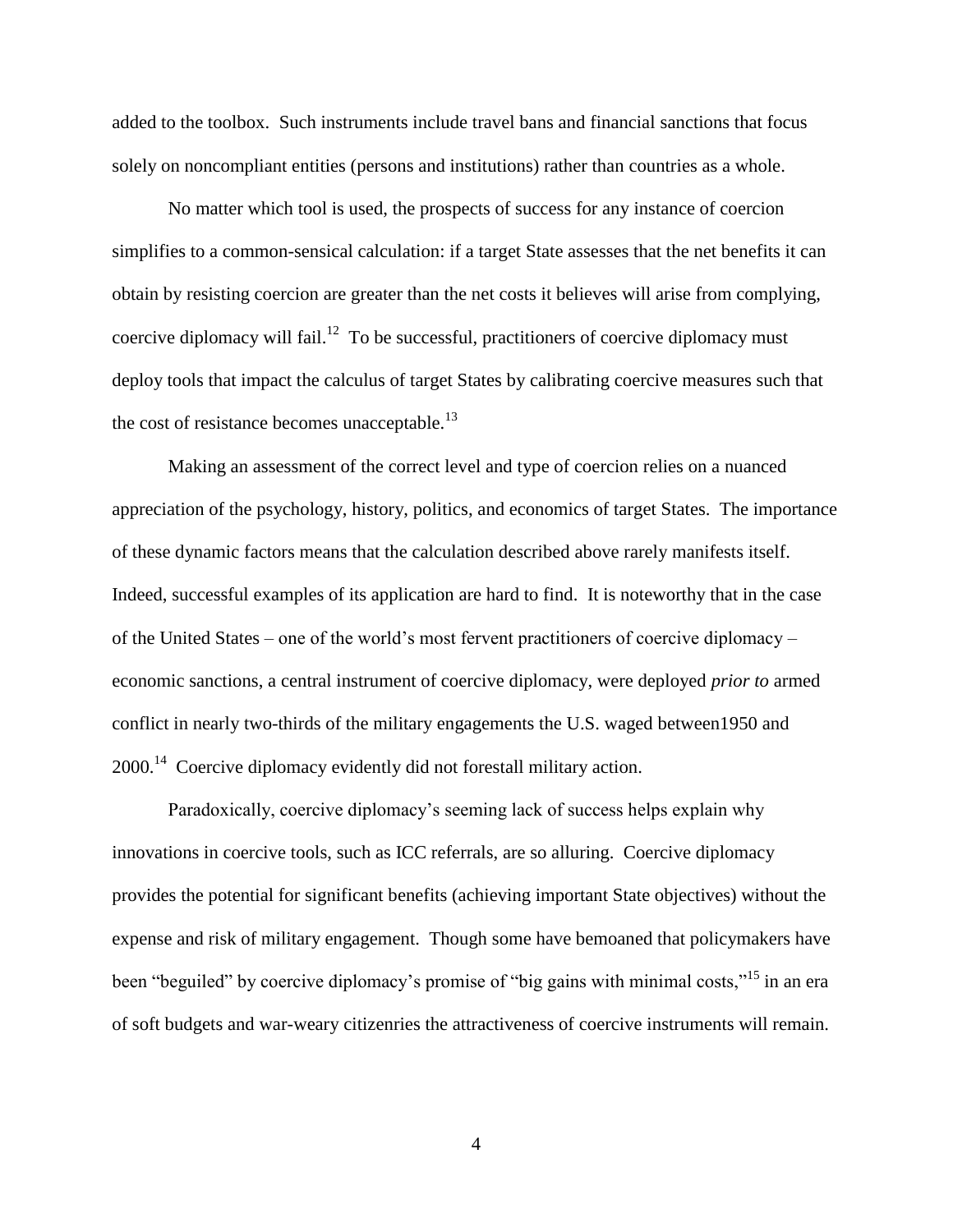The potential gain from finding that elusive suite of tools that *will* work is too great for diplomats not to try – and continue trying – any instruments of coercive diplomacy that emerge.

Despite its lackluster record, coercive diplomacy has played a role in some notable achievements.<sup>16</sup> President John Kennedy used various coercive instruments to defuse the Cuban Missile Crisis. Successes have also been claimed by some scholars with respect to aspects of the 1990s Balkan wars (where, *inter alia*, at various points in the conflict Serb leader Slobodan Milosevic was compelled to withdraw forces and accept military observers)<sup>17</sup> and in Haiti in 1994 (where an elected government was restored).<sup>18</sup> A more recent success ironically concerns Libya; in 2003, coercive diplomacy was largely responsible for Tripoli abandoning its nuclear and chemical weapons program, renouncing its support for terrorism, and settling liabilities from its involvement with terrorism.<sup>19</sup>

# The Makings of Successful Coercive Diplomacy

Though varied, successful instances of coercive diplomacy have shared five inter-related characteristics.<sup>20</sup> First, the goals of the coercive exercise have been clearly stated and realistic. Second, the target State believed that the threat of punishment was credible. Third, the target State had limited ability to mitigate pain caused by the coercive tools. Fourth, the coercive strategies included credible inducements for compliance. And, fifth, both the diplomatic objective and the coercive tools employed enjoyed widespread international support.

Traditional coercive tools – diplomatic consequences, limitations on international travel, and broad and targeted sanctions – can all be deployed in line with these criteria. Referral to the ICC has a much more uncertain relationship with these criteria.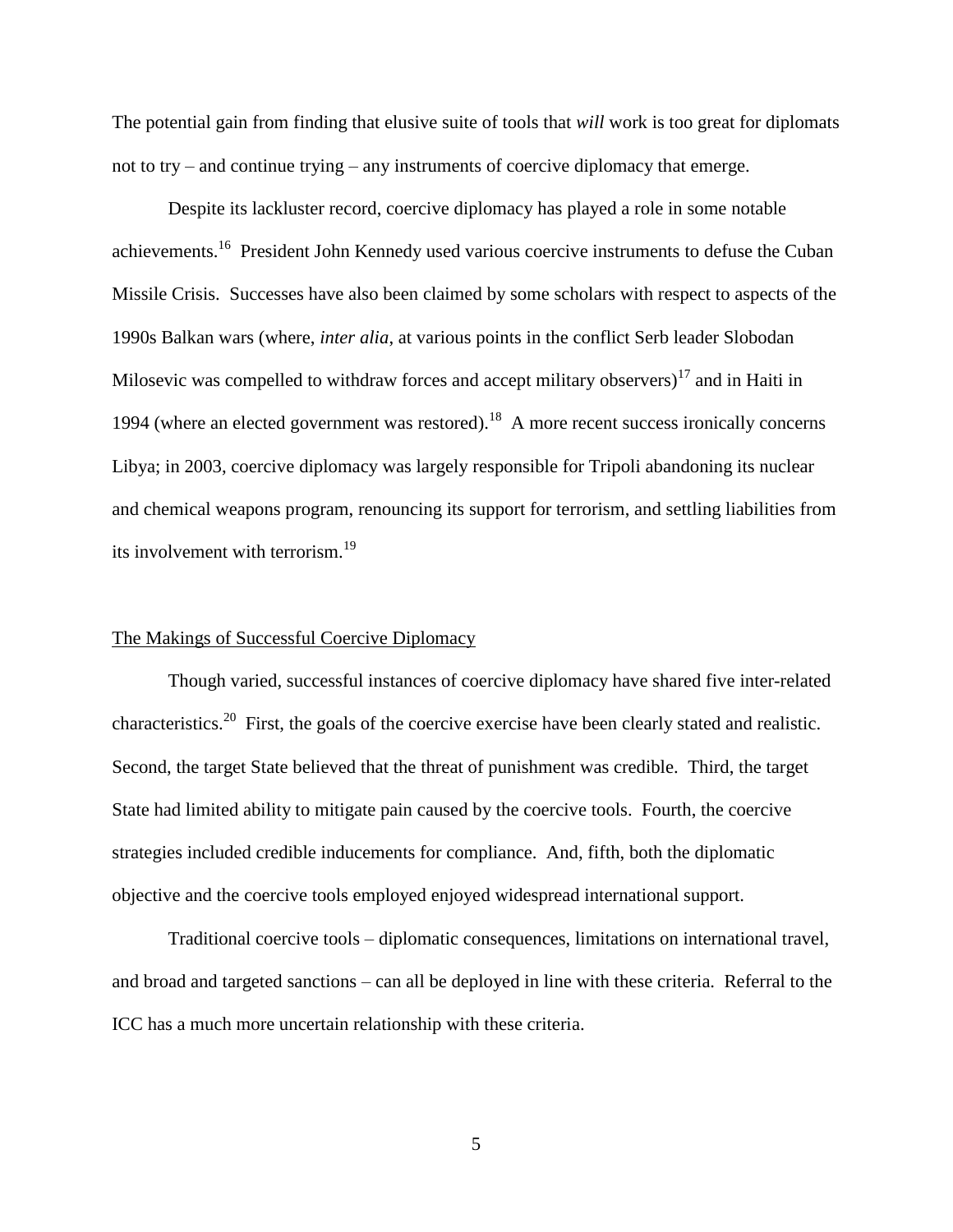# *Clarity and Reasonableness of the Objective*

A clearly-articulated objective is a basic ingredient for coercive diplomacy as it allows the coercer to calibrate its efforts and the target to accurately weigh the costs and benefits of compliance and resistance. In the case of Libya in 2003, for instance, the goals were unambiguous: give up your weapons of mass destruction (WMD), cease support for terror, and provide redress for past acts of terror. In Resolution 1970, the goals were also clear. The Security Council demanded the "immediate end to the violence" and called for the Libyan government to undertake "steps to fulfill the legitimate demands of the population."<sup>21</sup>

Determining the reasonableness of the goal of any coercive effort requires a more casespecific analysis. In Libya in 2003, asking the country to surrender its WMD ambitions and cease its support for terror proved realistic for several reasons. A key driver was that Libya"s economy desperately needed foreign investment, a situation that made demands from the international community *a priori* more palatable.<sup>22</sup> Regarding WMD, the fact that Libya faced limited existential threats and that other States – such as Brazil, South Africa, Ukraine and others – had given up WMD capabilities and/or programs, further eased the request. And, regarding terrorism, in the post-9/11 world, asking Libya to terminate support was also reasonable.

In the case of Resolution 1970, the stated objective seemed similarly realistic, especially in the context of the Arab Spring. In February 2011, demands that an Arab government cease attacking its citizens and move towards meeting their needs were within the realm of possibility.

In each instance of successful coercive diplomacy, practitioners started from the clearlystated objective and assessed the best tools to achieve the aim. As such, the 2003 outcome in Libya was the result of "skilled and deft diplomacy" that called to bear unilateral and multilateral measures across the full scope of coercive instruments.<sup>23</sup> The ability for the coercer to change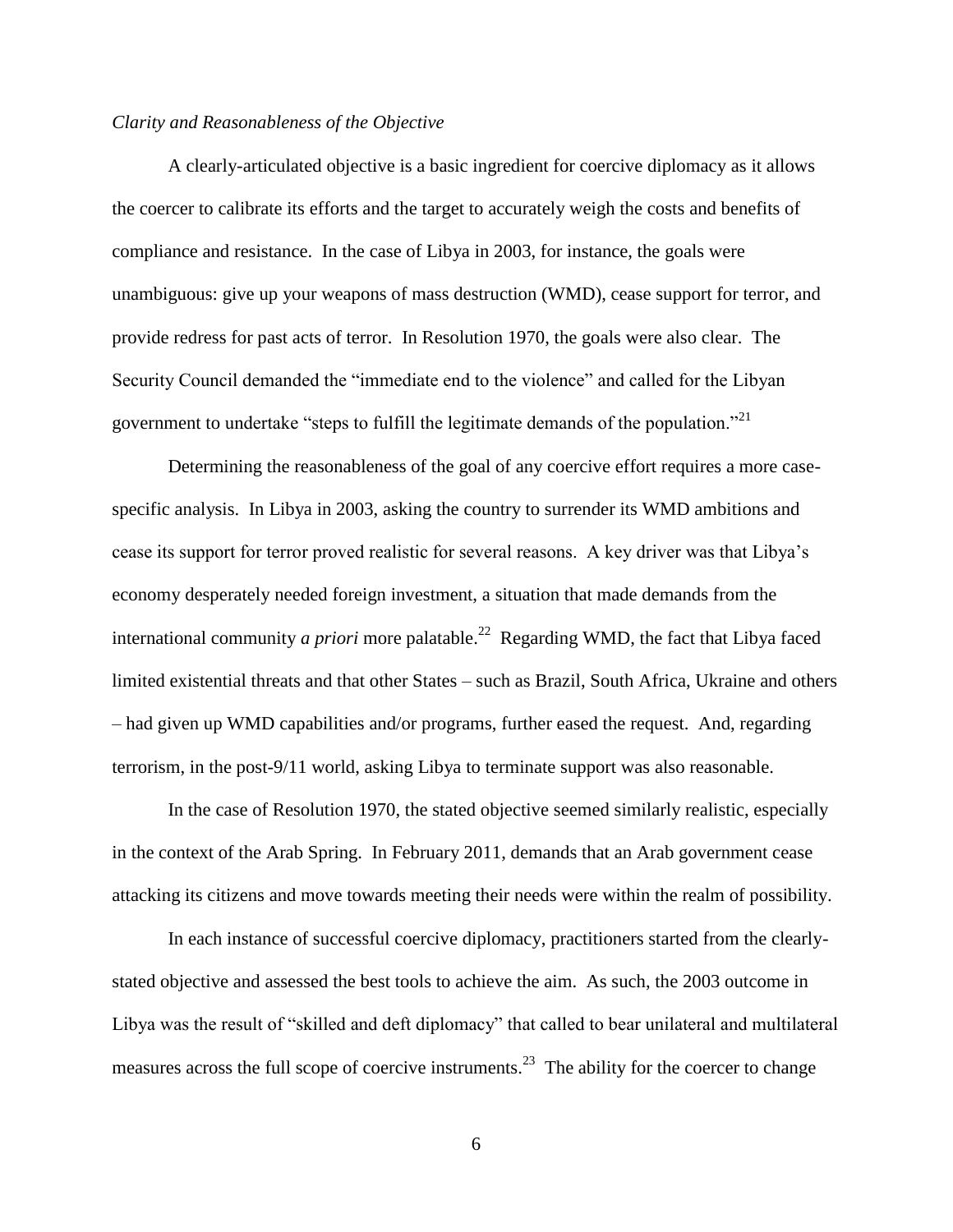instruments as the situation evolved – in order to keep the clearly-stated objective in sight and to react to the target's shifting calculations of risk and cost – was vital to the eventual success.

However, in the 2011 Libya case – as in the 2005 Sudan case – practitioners of coercive diplomacy were hamstrung once the ICC referral was deployed. This is because no matter what the Resolution explicitly states, ICC referrals commit the Security Council to an objective of regime change. Rather than allowing coercers the freedom to assess the best means to achieve their goal, the ICC referral instrument dictates the goal and makes the objective much more difficult to achieve.

The reason referrals implicitly call for regime change stems from both the prosecutorial strategy of international tribunals and the circumstances that have surrounded referrals. Concerning prosecutorial strategy, all post-Cold War international tribunals have been charged with prosecuting those "most responsible" for the crimes under their jurisdiction.<sup>24</sup> While the ICC could pursue anyone deemed "most responsible," it is unlikely to do so. The political expectation of the Court"s backers and the arguable fact that one must be of high rank in order to be "most responsible" for the crimes it deals with has led the ICC to also seek prosecution of only the most senior officials.<sup>25</sup>

Moreover, in both Sudan and Libya, the context of the referrals was damning to the regime. Each referral was made with explicit reference to alleged crimes of senior leadership. In the case of Sudan, Resolution 1593 took note of a Security Council-commissioned report which concluded that a number of senior government officials "may be responsible" for crimes.<sup>26</sup> In Libya, the preamble to Resolution 1970 noted that the Council "deplored…incitement to hostility and violence against the civilian population made from the *highest level of government.*" 27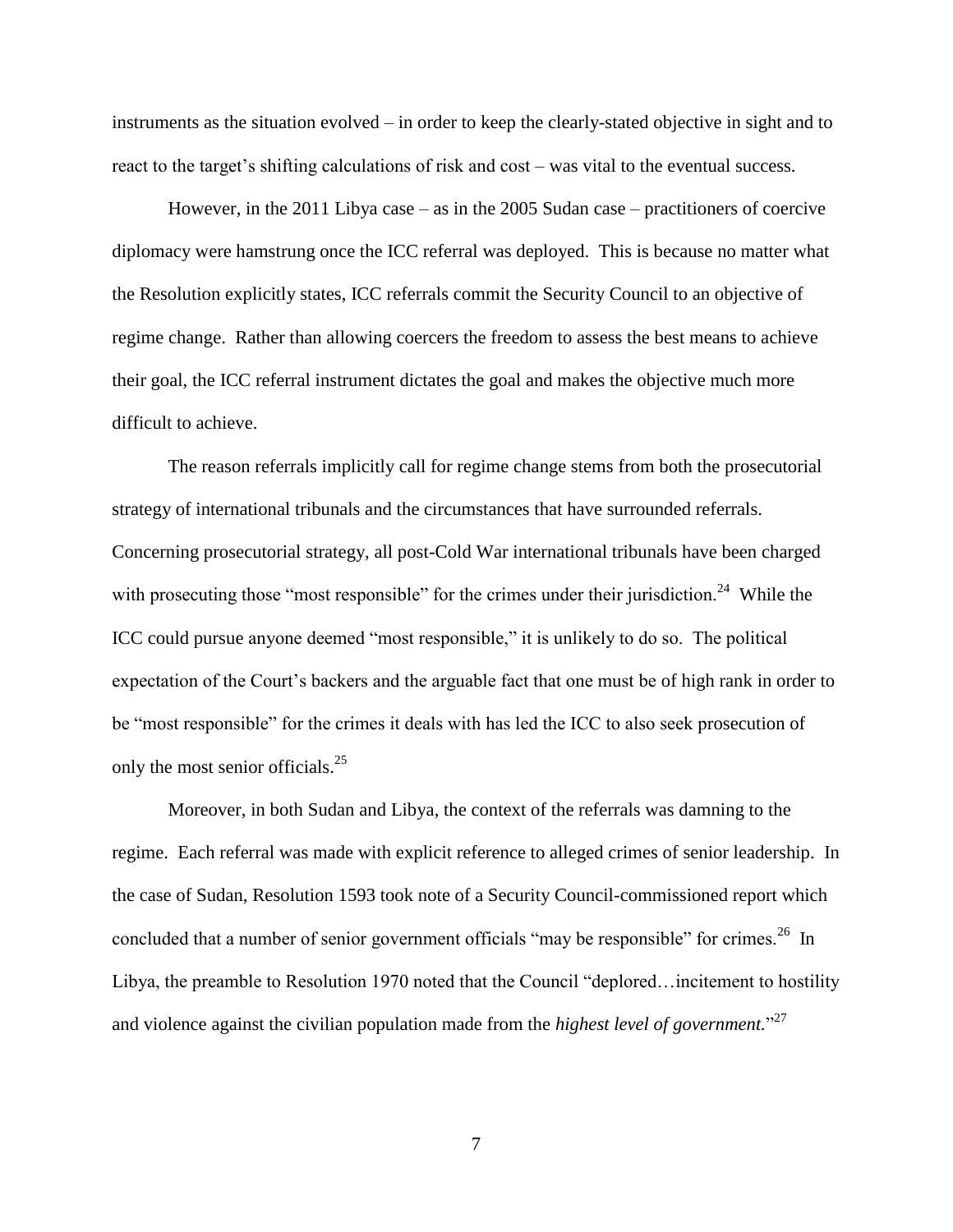Consequently, even though the Security Council only referred the "situations" in Sudan and Libya and mentioned neither President al-Bashir nor Colonel Qaddafi, both men could rationally have assumed that it was them, and their senior leadership, who were being "sent to The Hague." By ordering that their governments submit to the ICC –both referrals were paired with a demand that Sudan and Libya "cooperate fully" with the Court,  $28$  which presumably includes extraditing their leaders to the ICC in the likely event of their indictment – the Security Council effectively demanded al-Bashir"s and Qaddafi"s removal from office.

Compelling change in a target State"s government is the most difficult objective for coercive diplomacy to achieve.<sup>29</sup> Once regime change is pursued, diplomacy becomes a zerosum engagement and the comparative motivations between the coercer and the coerced  $-$  a determinative variable in assessing the perceived costs and benefits posed by coercive diplomacy – changes in favor of the coerced. The motivation of the coerced becomes survival and unless the coercer feels a similar imperative, it is unlikely to win the test of wills no matter the strength of diplomatic efforts.<sup>30</sup> With regime change as the explicit or implicit objective, it becomes far more likely that the only way a coercer will secure its objective is to engage militarily.

Libya"s prior experience with coercive diplomacy is enlightening. In the lead-up to Libya"s 2003 decision, the U.S. and others repeatedly assured Qaddafi that giving up WMD and providing redress for terrorism would not be a backdoor to his removal. That the international community pursued the more limited objective of "behavior" rather than "regime" change was a strategic choice that many credit with allowing the diplomatic coercion to succeed.<sup>31</sup>

### *Credibility of Threatened Punishment*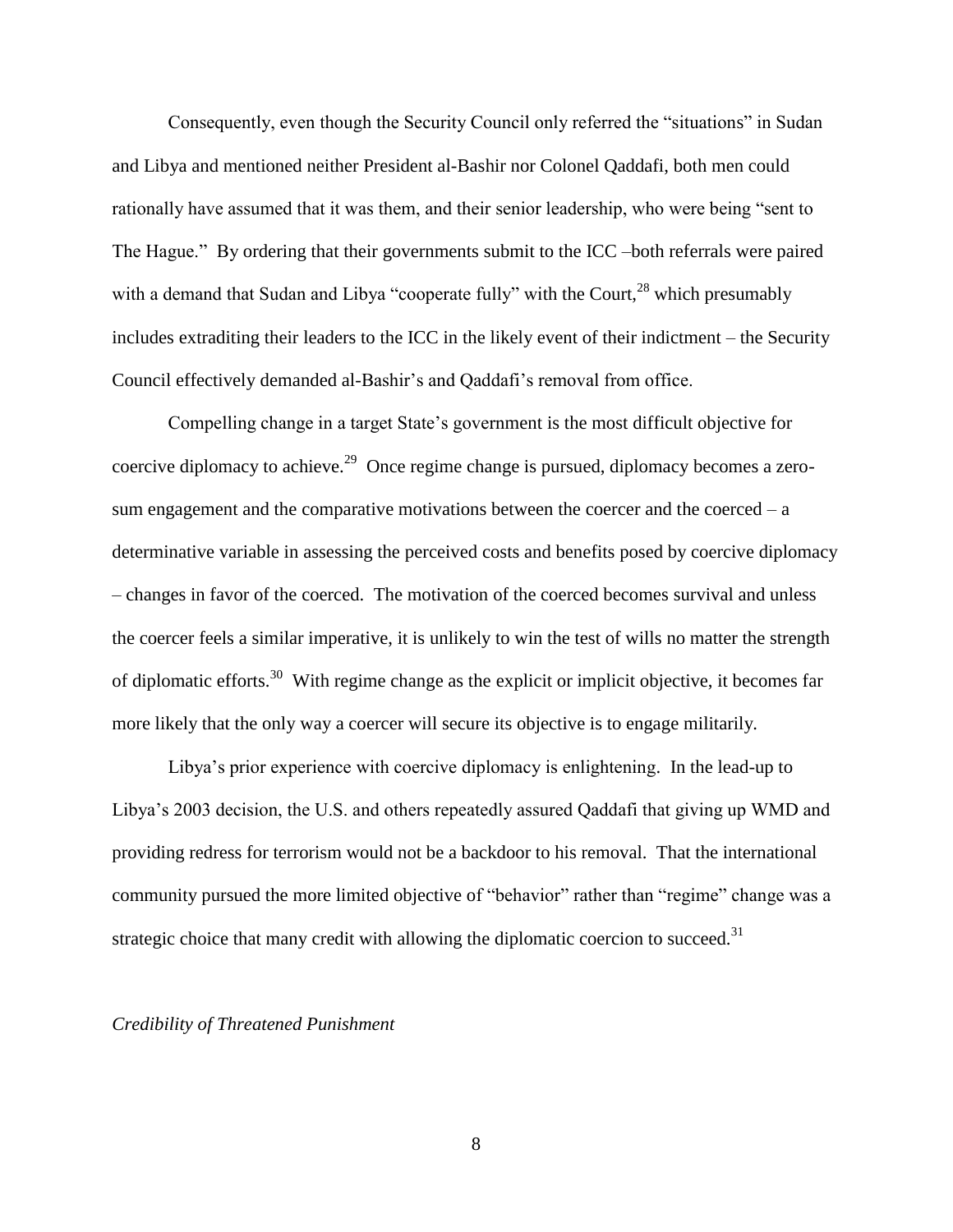Whether a coercive instrument threatens the onset or exacerbation of pain, a coercers' ability to productively threaten is largely based on whether the target views the threat as genuine. In this regard, an ICC referral is distinct from the traditional tools of coercive diplomacy.

There is no doubt that the Security Council"s demand to institute travel bans, arms embargoes, or asset freezes has teeth. Hundreds of entities (individuals, organizations, and States) have been sanctioned under such programs by the UN, with provisions against malefactors implemented globally by Member States. And, the pain of being targeted is real. Sanctioned countries have been significantly deprived, $32$  sanctioned organizations have been bankrupted,<sup>33</sup> and sanctioned individuals have publicly recounted the harms endured due to their listing  $-$  inability to provide for family, lost profits, legal fees, and other major encumbrances.<sup>34</sup>

Additionally, the potential for increased pain under these traditional measures is credible. The severity of all of these tools can be, and has often been, increased on both unilateral and multilateral bases. For instance, during the 1990s and into the 2000s, Liberia saw prohibitions expand from an arms embargo, to bans on the export of diamonds and timber, and limitations on the travel of senior leadership.<sup>35</sup> Leading up to its 2003 decision, Libya faced an initial round of UN sanctions, which were strengthened over time; unilateral U.S. sanctions were also increased from limited prohibitions to a near total trade ban.<sup>36</sup>

In contrast, the credibility attached to an ICC referral is more suspect. As an initial matter, while a referral may be tantamount to calling for regime change it is not a statement of case and it does not compel the ICC prosecutor or judges to proceed. The real pain of referral arguably comes if and when the ICC decides to indict an individual, a decision that is not the Security Council's to make.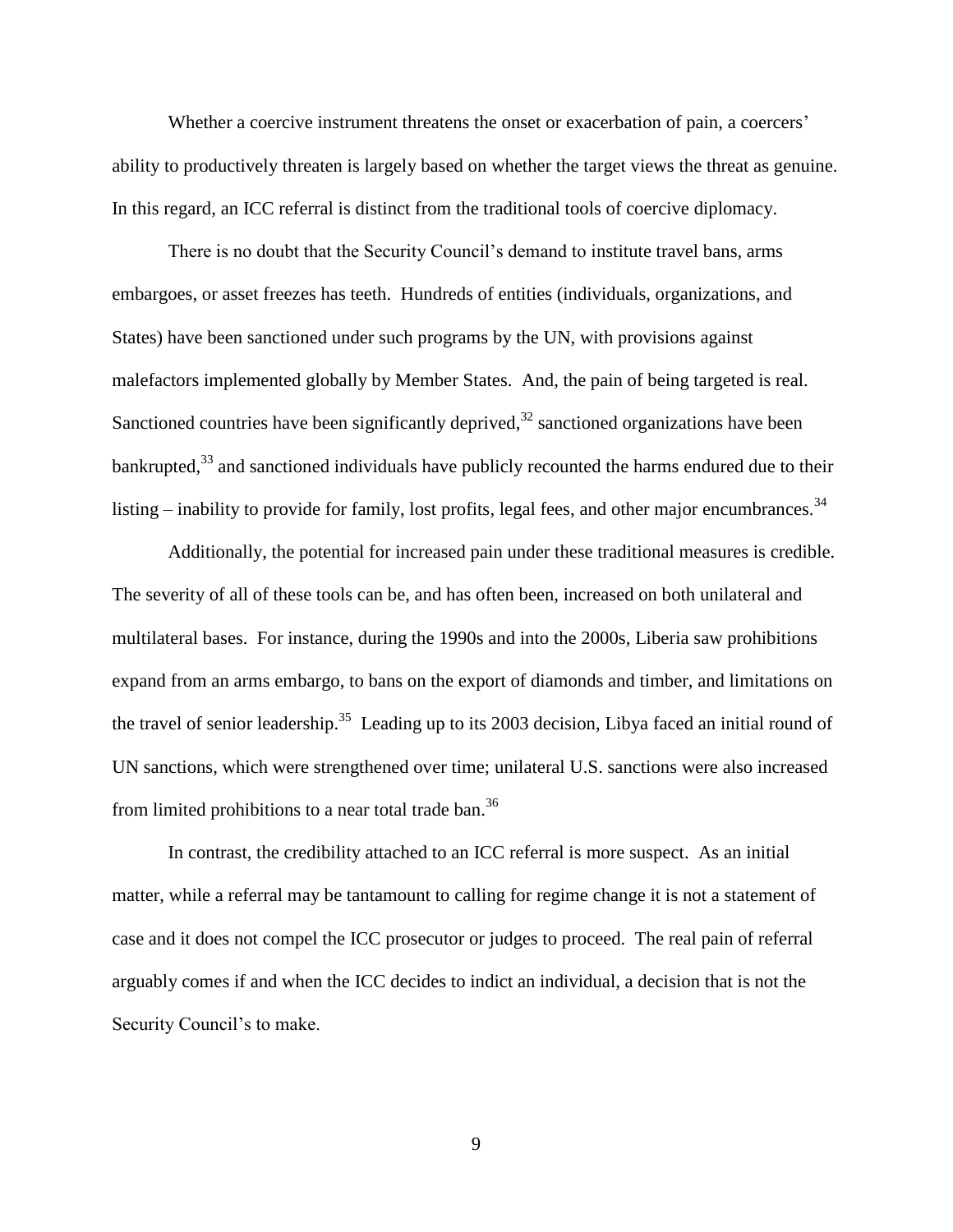Further, even if an indictment could be guaranteed, the actual outcome of an indictment is uncertain. As yet, there are no examples of an ICC indictment arising from a referral forcing an indictee to cease his indictable behavior,<sup>\*</sup> let alone to be prosecuted for it.<sup>37</sup> An indictment should, at the very least, compel an indictee to remain in his country so as to avoid arrest; all ICC States-party are theoretically treaty-bound to act on an ICC warrant if an indictee comes into their jurisdiction. However, even in this limited regard, ICC States-party – let alone non-States party – have been reluctant to comply with the Court"s warrants. Since his indictment, for example, President al-Bashir has undertaken several trips abroad – to both States-party and non-States-party;<sup>38</sup> and, even after the referral of Resolution 1970, and the clear likelihood of a Qaddafi indictment, senior officials in State-party Uganda noted Kampala"s willingness to consider offering him asylum.<sup>39</sup>

Finally, it is important to recognize that aiding the ICC in its investigations, let alone pursuing indictees in order to deliver them to the ICC, are both largely beyond the Security Council"s competency. This further weakens the credibility of the instrument.

# *Ability of Target to Mitigate Pain*

 $\overline{a}$ 

Long the Achilles' Heel of coercive diplomacy, the ability for a target to mitigate pain caused by coercive tools can render even the most forceful instruments ineffective. Such mitigation has been seen in many of the traditional coercive tools such as economic sanctions. Targets have undermined prohibitions through various means, ranging from the diversion of sanctioned goods to sophisticated legal chicanery, including the establishment of fronts, the renaming of sanctioned entities, and the use of third countries to re-export goods.<sup>40</sup>

<sup>\*</sup> In the case of Libya in 2011 it is true that the three senior officials the ICC indicted (Colonel Qaddaffi, Saif Qaddafi, and Abdullah al-Senoussi) ceased their troubling activities in the wake of the indictment; however, it is evident that their change in behavior was linked largely to military, rather than legal, pressures.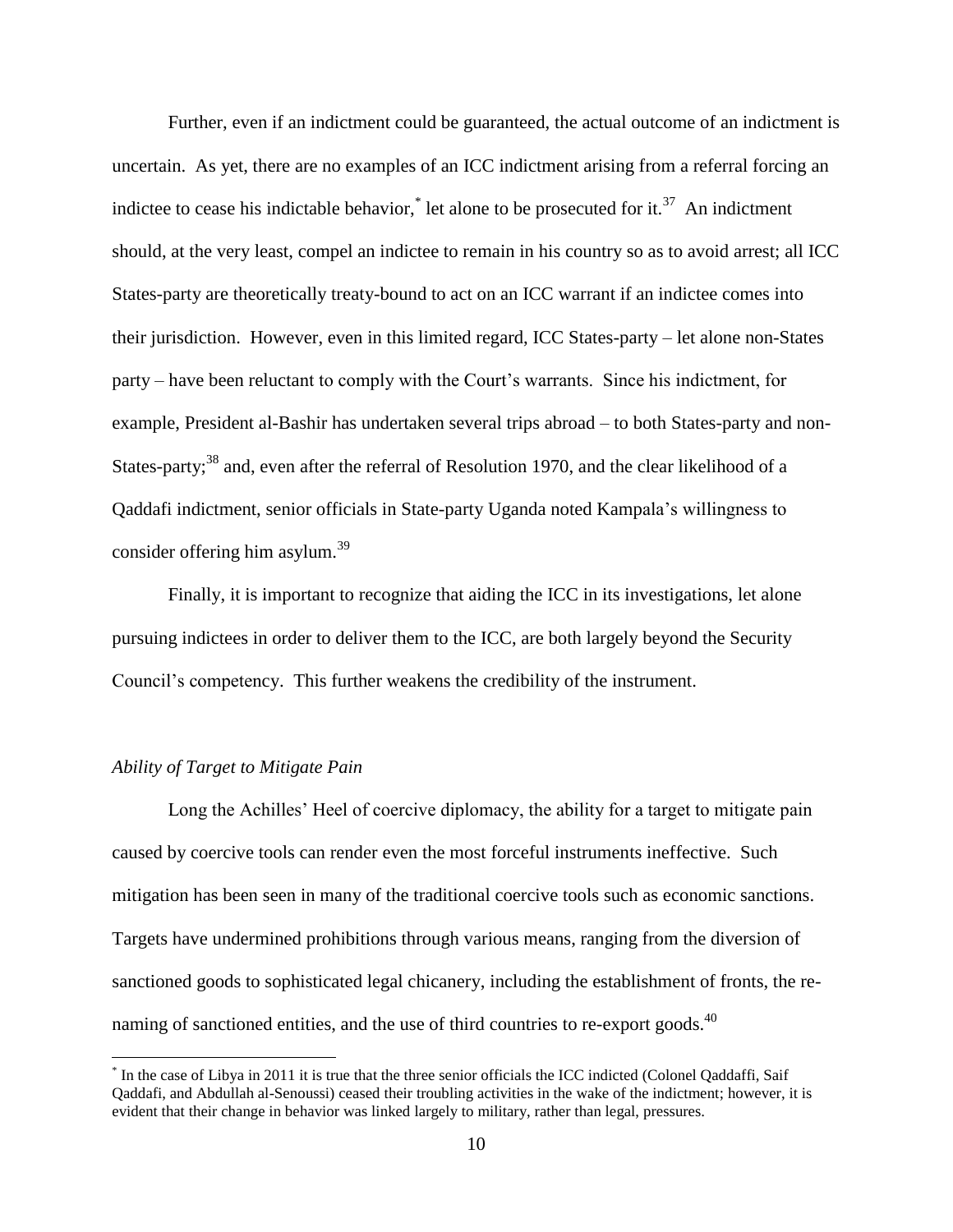In this regard, one might conclude that an ICC referral, and especially one that results in the indictment of a named individual, is uniquely immune to mitigation. There would seem no way for a named indictee to push his indictment onto others, nor is there a way that an indictee could reorganize his affairs in such a manner that the indictment could be rendered moot. Yet, effective mitigation has remained possible. Some indictees have been successful at dispersing the pain of their indictments by casting their alleged crimes as accusations against the State (or their people). By selling an indictment as a complaint against all, not only can an indictee mitigate personal pain, but he may also be able to repurpose the indictment to provide a platform that increases his standing amongst his people and engage in still more troubling behavior. In Sudan, President al-Bashir successfully cast his indictment as a "neocolonial conspiracy," and an attack on all Sudanese; this energized many Sudanese into a classic "rally "round the flag" frenzy,<sup>41</sup> and helped Bashir to domestically justify his reaction to the indictment: he further imperiled thousands of Darfuris by expelling numerous aid groups that were working in the region, claiming that they too were working to harm Sudan's sovereignty.<sup>42</sup>

It is not surprising that ICC indictments would lend themselves to this sort of repurposing by indictees. The subject matter of international justice regularly concerns issues related to central elements of statehood and identity – elements in which all citizens hold a stake. Indeed, many citizens may have been involved in, or benefited from, the alleged crimes. In the Balkans, for instance, the International Criminal Tribunal for the former-Yugoslavia (ICTY) indictments concerning Operation Storm, the Croatians" much-revered 1995 military action that solidified the geography and demography of their modern State, were viewed by the majority of unindicted Croatians as a direct attack on them. $43$  The "unvarnished good" that was Operation Storm is a central plank in Croatia"s historical narrative and Croatians felt that questioning it questioned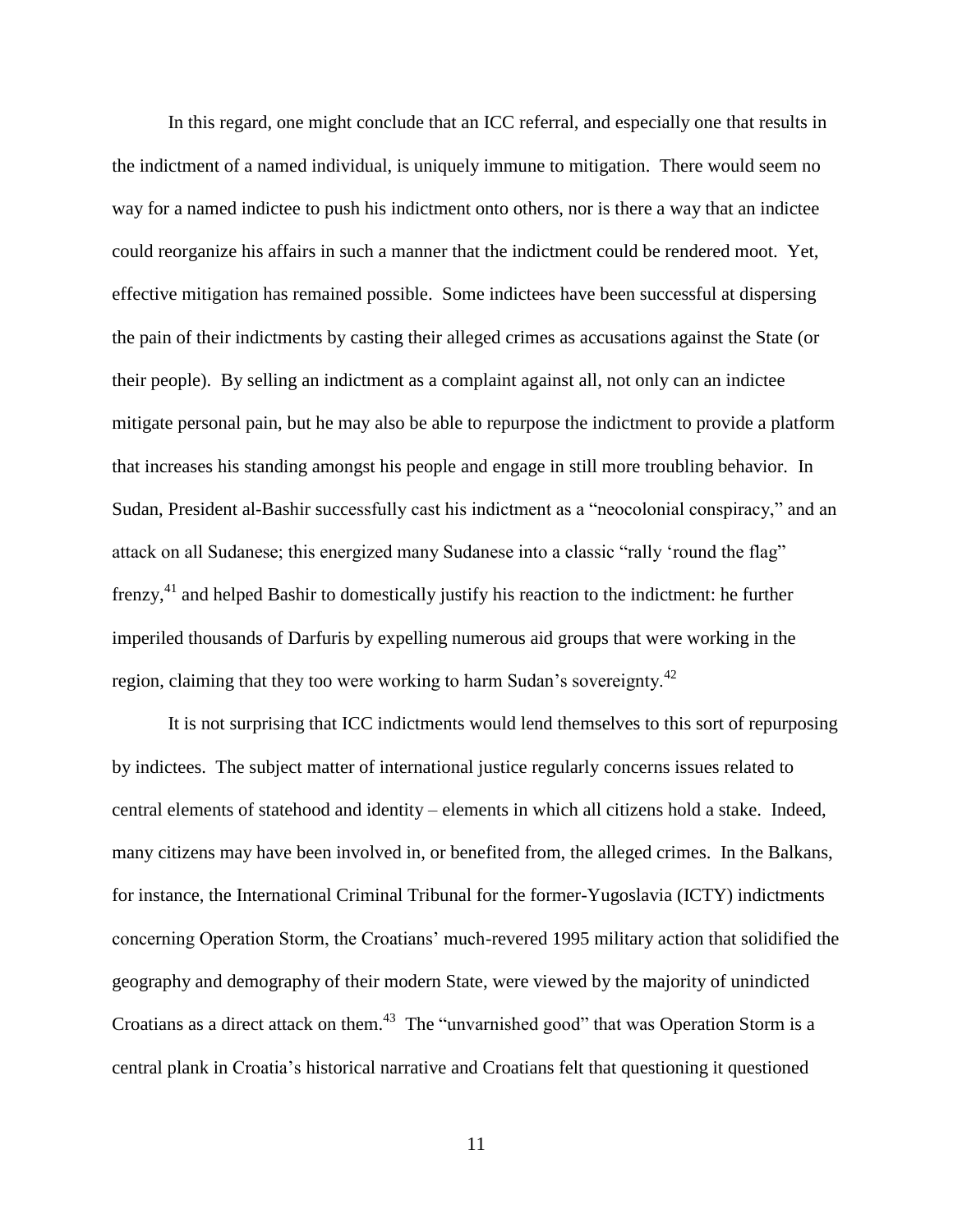them all – even though the indictments were limited to three senior generals. The ICTY"s Milosevic trial also saw this closing of ranks. Milosevic's indictment addressed many crimes that had been ostensibly committed in the name of the "Serb nation" and the indictment was viewed both inside and outside Serbia as implicating the entire State.<sup>44</sup>

Once a population has been made defensive, it is even less likely that a target State will come into compliance. This effect is a powerful demonstration of the counterintuitive fact that while there may be a point at which a target State will buckle under diplomatic pressure, the addition of further pressure beyond that point may make it harder for a State to bend. Too heavy an approach (such as an ICC referral that implicitly demands regime change and can effectively accuse an entire nation of core malfeasance) can be as unsuccessful as one that is too timid.

#### *Presence and Credibility of Inducements*

Coercive strategies have been much more effective when coupled with credible inducements. At a minimum, such inducements include the removal of punishments; at best they include the promise of real benefits. Such enticements can allow face-saving by the coerced and make compliance more agreeable.

Inducements were central to the diplomacy surrounding Libya"s 2003 WMD and terrorism renunciations. At each step the international community and individual States granted concessions: UN sanctions were suspended following the surrender of the Pan Am 103 suspects; diplomatic relations with Britain were restored after Libya provided redress for the death of a British policewoman; and, the U.S. lifted its sanctions once the WMD agreement was finalized.<sup>45</sup>

In Resolution 1970, the UN included the potential for some weak inducements. The Security Council pledged that it was "prepared to review the…measures contained in the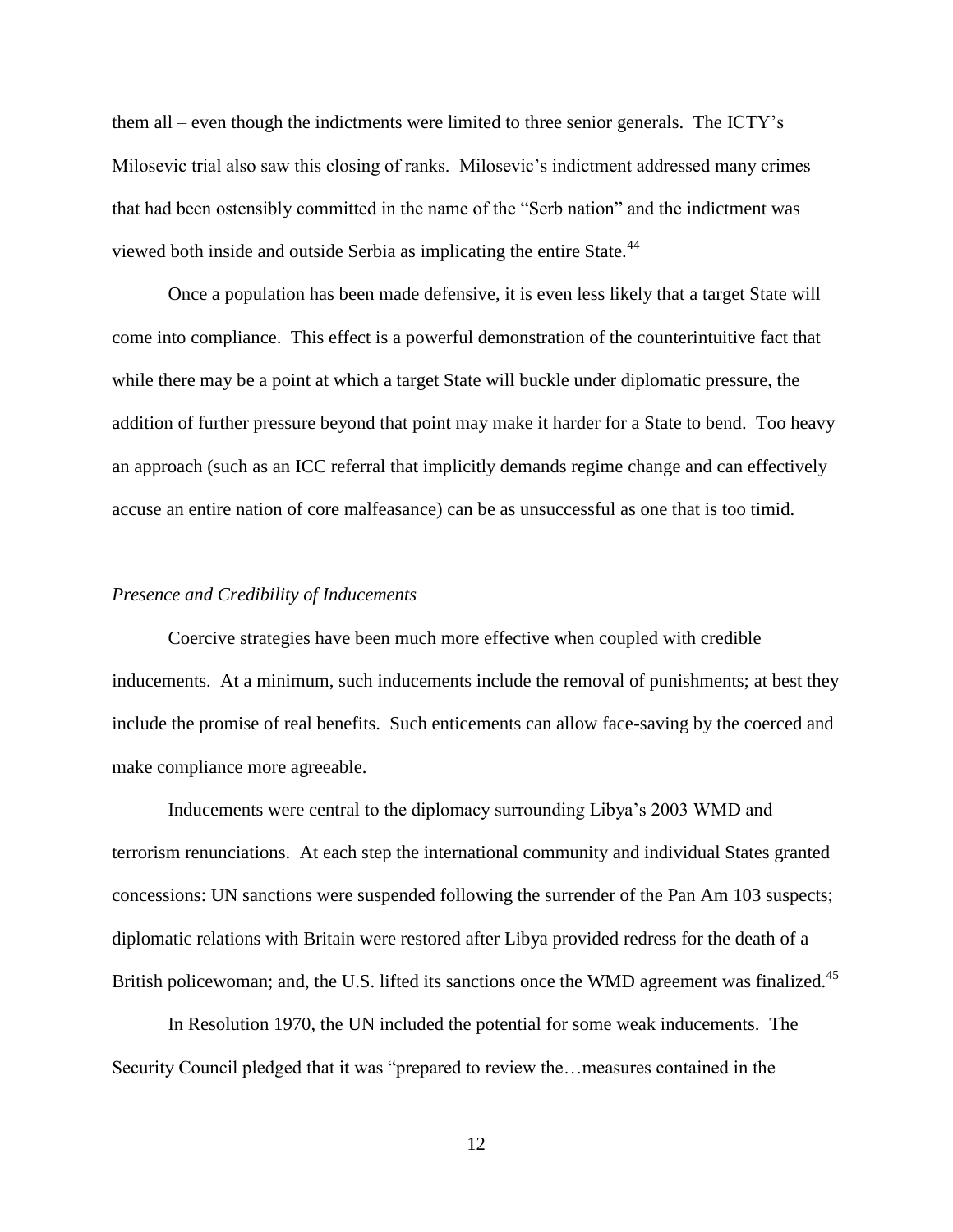resolution" leaving open the possibility for "the…modification, suspension or lifting of the measures."<sup>46</sup> The credibility of these inducements with respect to traditional coercive tools is evident. Not only has Libya had direct experience with the viability of such carrots, but also scores of entities have been removed from sanctions lists, and the UN itself has altered and even ended more than a dozen sanctions program when circumstances no longer warranted prohibitions.<sup>47</sup>

After an ICC referral, the possibility for such inducements, let alone a complete removal of the sanction, is very limited. The sole inducement the Security Council appears to offer with respect to the referral is noted in the preambles to both its Sudan and Libya referrals. The texts reference Article 16 of the ICC statute<sup>48</sup> which provides that the Security Council can request ICC investigations and prosecutions be delayed for a renewable period of 12 months. $^{49}$ Although unstated, presumably the Security Council could invoke Article 16 if either Sudan or Libya came into compliance. The Council sheds no light on what other inducements it may consider to ameliorate the sting of the referral.

However, an Article 16 deferral has neither the quality nor credibility of a true inducement. It is doubtful that a renewable 12 month deferral is sufficiently attractive to indictees to encourage compliance. In the case of Uganda, for instance, some have proposed that an Article 16 deferral should be granted to cajole at-large ICC-indictee Joseph Kony out of the bush.<sup>50</sup> However, many observers have concluded that having such a Sword of Damocles swinging over Kony every 12 months would be insufficient to alter his behavior.<sup>51</sup>

Moreover, the Security Council's appetite for and ability to invoke Article 16 are uncertain. As an initial matter, deferral requests are to be provided in a Chapter VII resolution which implies that the Security Council concludes that deferral is in the interest of international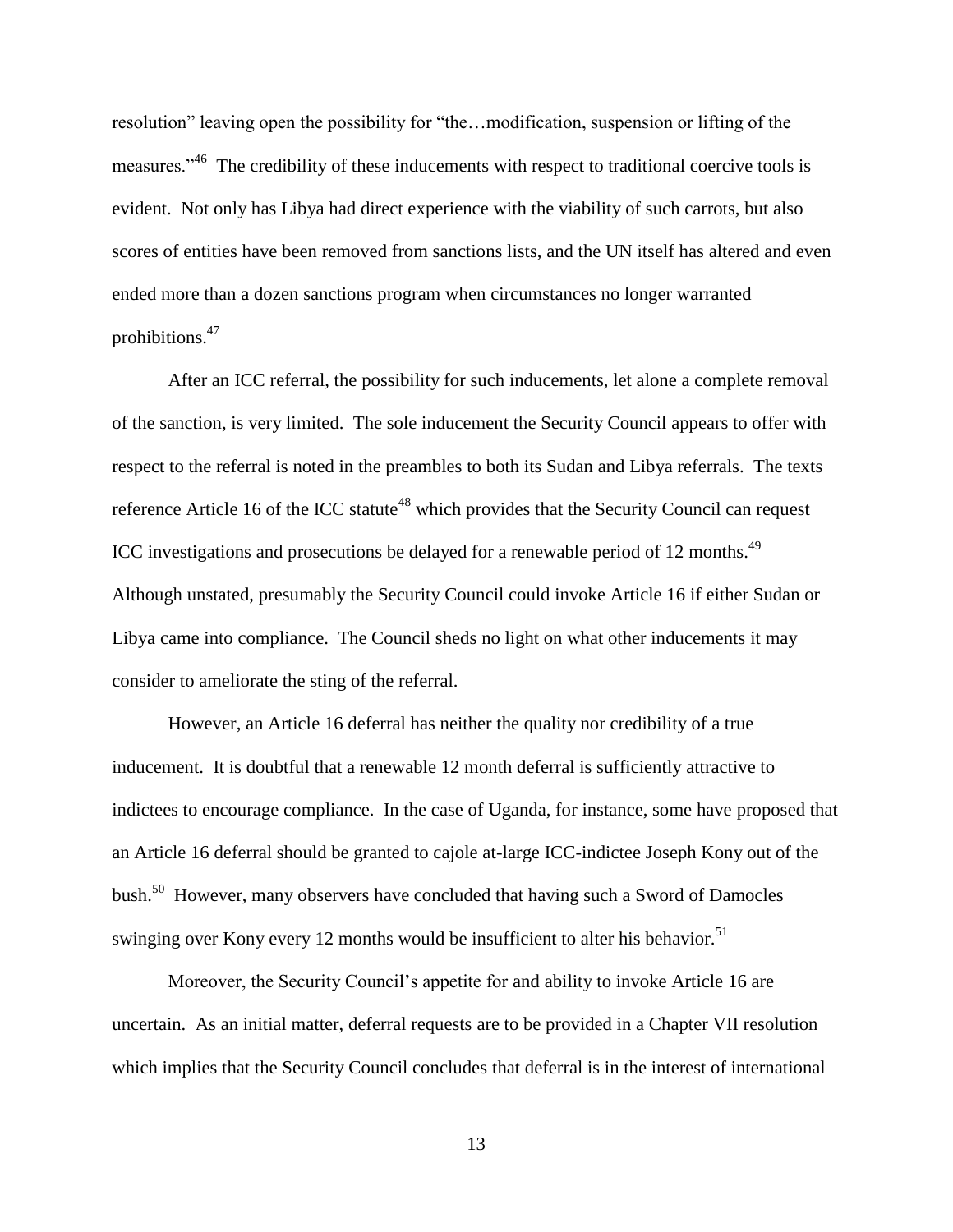peace and security.<sup>52</sup> Even if that threshold is surmounted, deferrals are highly contentious. It would enrage many States-party and dozens of non-governmental activists who are concerned about Security Council interference with the ICC and who militated strongly against Article 16 when the ICC Statute was being drafted and have continued to do so ever since.<sup>53</sup> Critics have claimed that such deferrals would weaken the Court"s independence – all the more so if the deferral concerned a situation that the Security Council had initially referred.<sup>54</sup> In such a case, the Security Council"s control of the Court would appear near complete.

Finally, because no Article 16 deferral has ever been approved for an ICC case<sup>55</sup> – despite requests by some parties that the Security Council do  $so<sup>56</sup>$  – there is no track record to provide targets comfort nor is there any clarity regarding what a deferral would actually mean. Plainly, an indictment would not disappear under an Article 16 deferral, and any of the further means to withdraw charges or otherwise suspend proceedings – such as the ICC Prosecutor deciding that "the interests of justice" mandate suspension<sup>57</sup> – are manifestly not in the Security Council"s power.

# *Degree of International Support*

The power of coercive diplomacy is depleted if a target is able to exploit weaknesses in the coercive net. To this end, it has become critical for the effectiveness of most coercive tools that they be implemented multilaterally to ensure that the prohibition imposed by one jurisdiction is not overcome by an absent prohibition elsewhere.<sup>58</sup>

In the case of Resolution 1970 regarding Libya, the imprimatur of a unanimous UN is unequivocal with respect to the arms embargo, travel ban, and asset freeze. In contrast, in both the Sudan and Libya cases, the ICC referral has been a much more cabined demand. Unlike the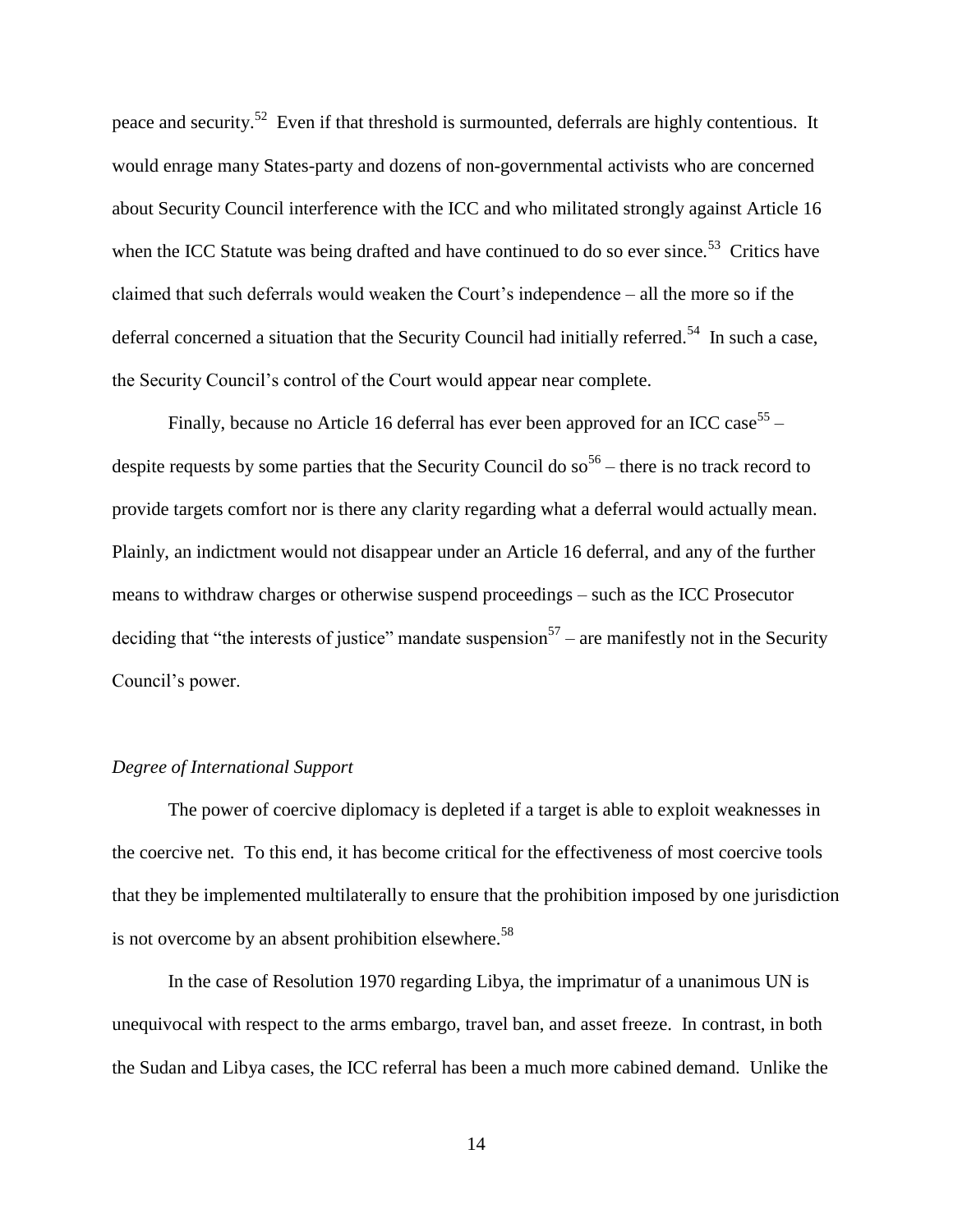broad, usually unquestioned support for traditional tools of coercion, targets know that three of the permanent members of the Security Council and several other major States are not members of the ICC (and such States have noted, in varying degrees, their aversion to the Court even in the midst of approving the referrals<sup>59</sup>). This equivocation regarding the Court is reflected in a weaker imposition of referrals as compared with the other coercive measures.

For instance, referrals have come with the explicit exemption of certain entities from the ICC"s purview – according to Resolutions 1970 and 1593 respectively, crimes committed by nationals from outside Libya and Sudan whose home States are not party to the ICC and who are engaging in operations in Libya or Sudan under UN authority, do not fall under ICC jurisdiction.<sup>60</sup> No matter the egregiousness of the acts of peacekeepers, for instance – some of whom have in the past committed outrageous atrocities while on UN missions<sup>61</sup> – and no matter that some question whether the this exemption is consistent with the ICC Statute,  $62$  the Court will have no power to judge their crimes. In comparison, no parties are exempted from the requirement to impose an arms embargo, asset freeze, or travel ban.

Additionally, in a concession to ICC non-States-party, the Security Council clarified for both referrals that none of the expenses incurred by the ICC in furtherance of the referrals are to be "borne by the United Nations."<sup>63</sup> Though the Security Council similarly does not pay for the domestic implementation of other tools of coercive diplomacy – States must independently fund implementation of Security Council-mandated arms embargoes, for example – other coercive measures can be implemented with comparatively minimal cost. It is a different matter when the UN "leases" the already cash-strapped ICC to undertake a task that is likely to be vastly expensive.<sup>64</sup> The Darfur case alone could cost "hundreds of millions of dollars"; the total ICC budget for FY2012 is \$170 million.<sup>65</sup> Even if this refusal to bear costs was not legally dubious –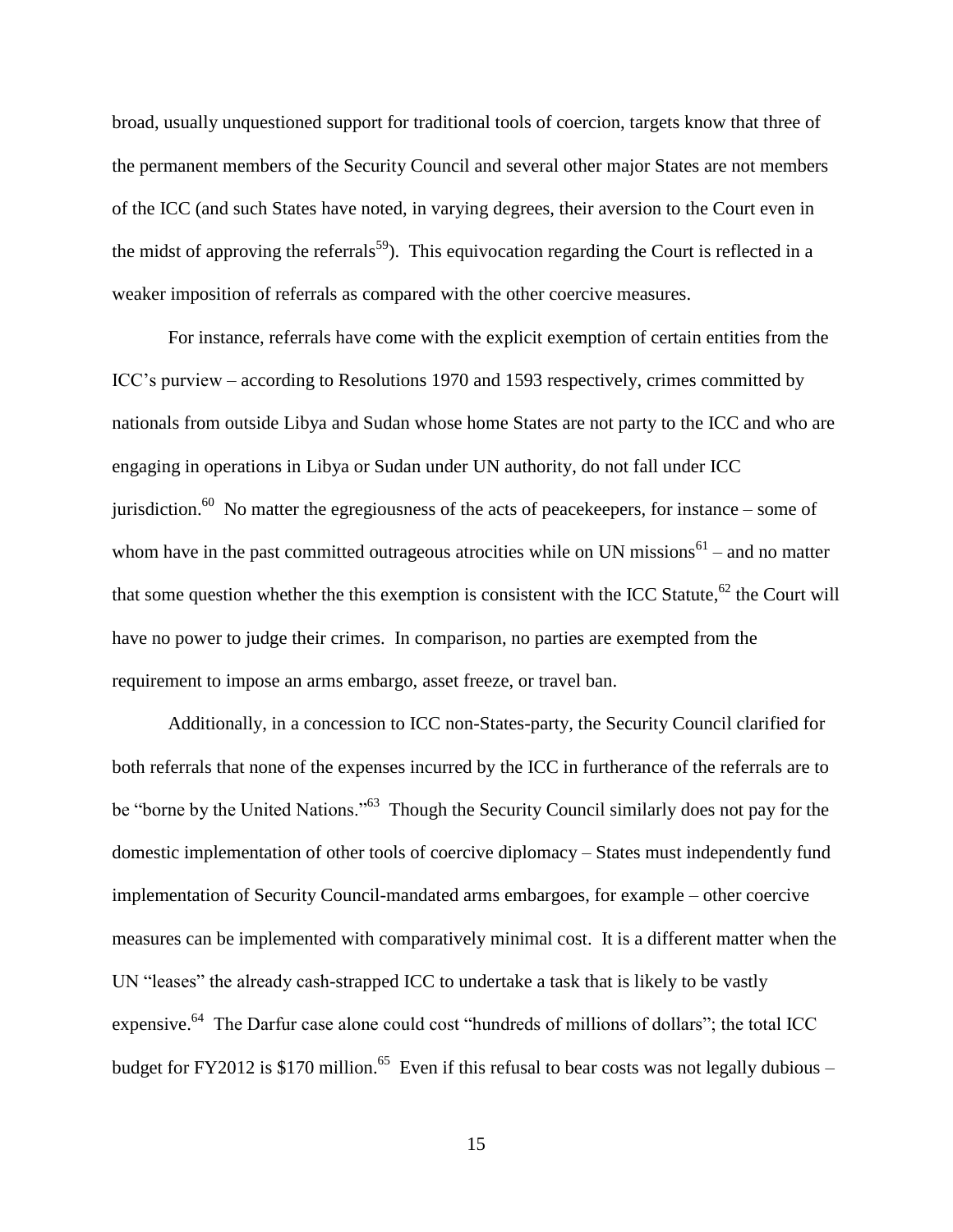some claim that it is<sup>66</sup> – the Security Council's denying support to the ICC for its own referral negatively impacts the Court, further reveals the weakness of international support for the body, and diminishes the referral as a coercive tool.

As a consequence, the Security Council"s language in its referrals has been much less forceful than when it has instituted other tools of coercion. In the case of traditional coercive efforts, the Security Council relies on the language of legal compulsion "deciding" that Member States will immediately impose certain sanctions. Even though the Security Council has used the same language in "deciding" to refer situations to the Court, the Council has used the much softer language of "urging" States to cooperate with the ICC. "Decide" imparts an enforceable imperative, "urge" does not. State cooperation is the ICC"s lifeblood, without which no prosecution can occur. The Council's refusal to "decide" that States must cooperate  $67 -$  going out of its way in both referrals to recognize that non-States parties to the ICC "have no obligation under the  $[ICC]$  Statute<sup> $168$ </sup> – further weakens the coercive impact of the referral.

### A Way Forward?

Even if the referrals did not cause the failures, the lack of success the Security Council has had in achieving its chosen diplomatic aims after it has promulgated an ICC referral is to be expected. For the reasons noted above, deploying international justice for diplomatic gain is often unproductive, or even counter-productive to achieving the desired diplomatic goals and may increase the likelihood of forcing military engagement.

This does not imply that the referrals have had no positive outcome. For example, even it referrals failed to coerce a targeted entity, they may have influenced, and perhaps coerced, others.<sup>69</sup> It is possible that the specter of a judicial comeuppance in Resolution 1970 induced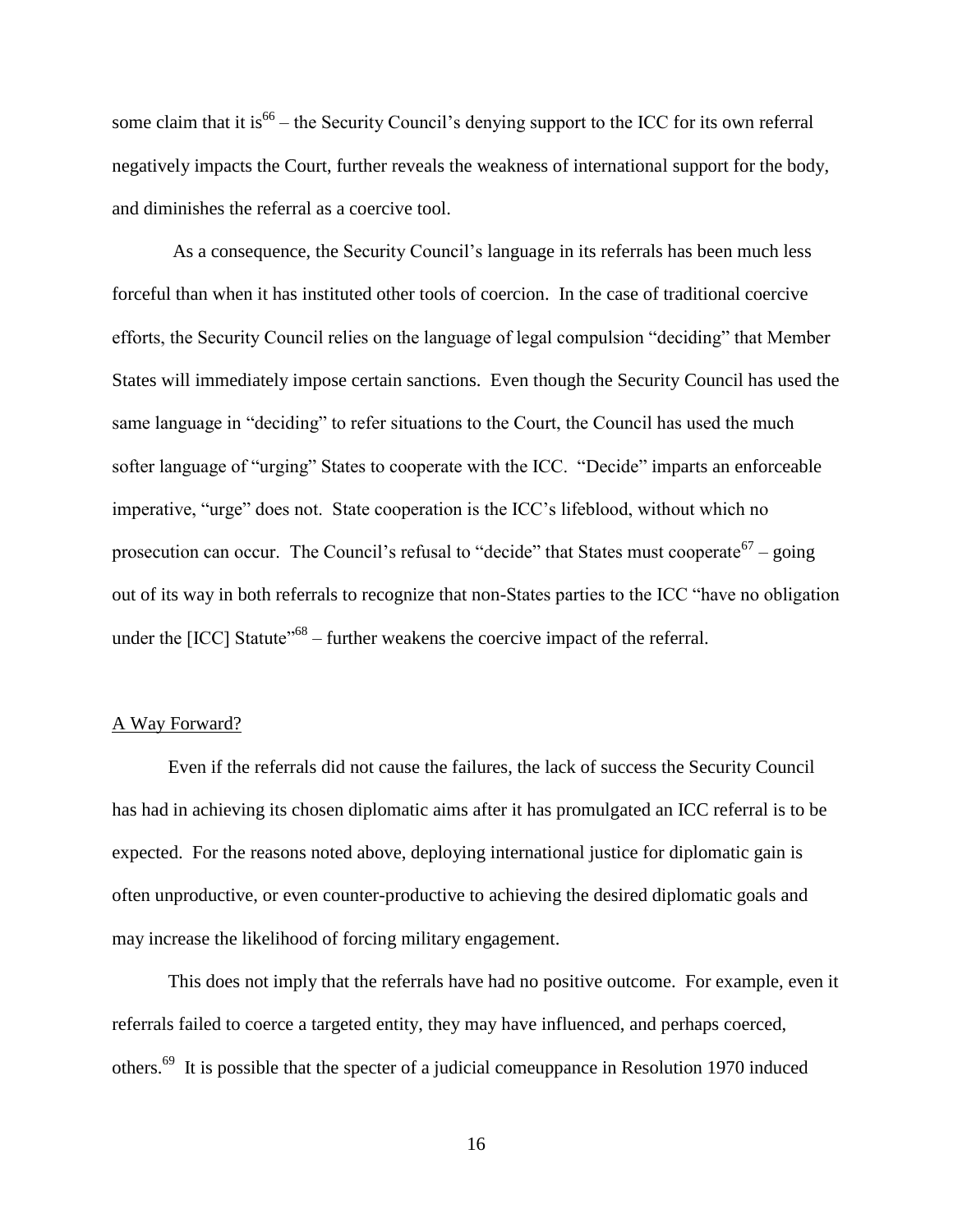some Libyan leaders to reassess their attachment to the regime and perhaps even to defect. Or, the expectation that the Security Council will continue to deploy ICC referrals may result in decision makers in other States opting against replicating Qaddafi"s brutality.

While these positive outcomes may exist, they are very difficult to demonstrate empirically. It is, however, evident that there are significant limits and risks to using international justice as a coercive tool. Consequently, the question is whether there is a way to extract any of the potential benefits of invoking justice as a coercive measure while avoiding the detriments.

One way to do so involves calling on *domestic* justice, rather than the ICC. The Council could "decide" under Chapter VII that Member States will work with a State to make sure that it will receive appropriate legal redress for whatever crimes are committed. From the perspective of coercive diplomacy, domestic justice is a superior tool to international justice, more credible, more flexible, more able to provide real inducements, and less susceptible to mitigation.

Regarding credibility, the threat of ICC justice suffers credibility concerns for a host of reasons including the fact that the "promise" of international justice remains abstract, a geographically and intellectually removed reality. In contrast, local, domestic justice is understood and tangible, even in the most lawless dictatorships.

Local justice is also more flexible than international justice, allowing the coercer to more powerfully calibrate the correct type and amount of pain. For instance, unlike the ICC, local authorities have potentially unlimited prosecutorial and judicial discretion, and can opt to focus on particular crimes at particular times, or withdraw or alter indictments, depending upon on how a target behaves. They are not bound by temporal limitations,  $\frac{70}{10}$  ICC procedure, or the interface between the Security Council and the Court. In short, in domestic proceedings, coercers enjoy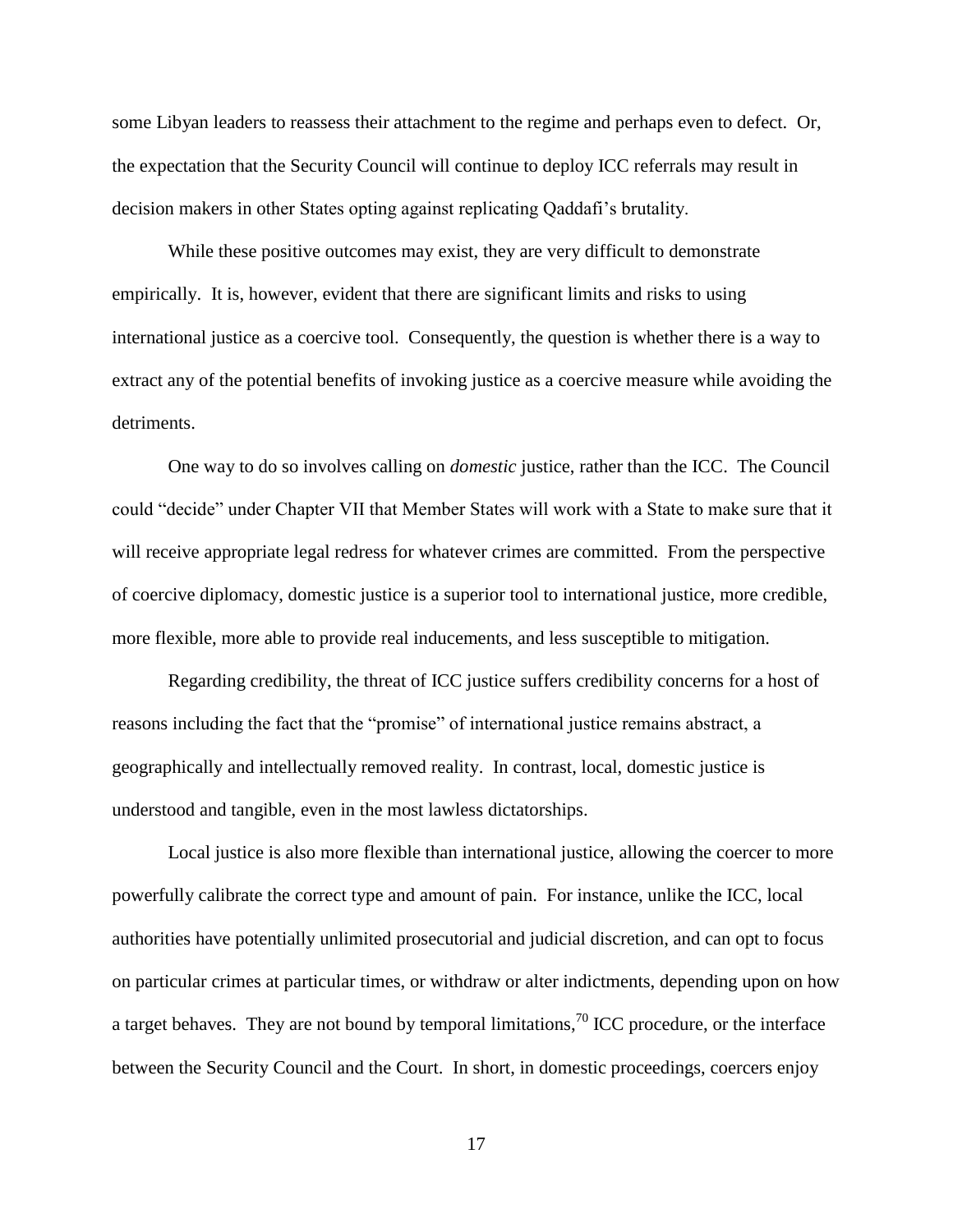credibility on both sides: the threat to impose pain and the potential of lifting pain.<sup>71</sup> Contrarily, once it has ordered an ICC referral, the Security Council cedes its ability to increase the pain (via indictment) or ameliorate the pain (via a refusal to prosecute) to an entity over which it has limited authority.

Local judicial solutions can even calibrate the type of case that is to be pursued. For example, domestic prosecutions could pursue civil remedies – seeking redress for financial crimes that all too often accompany more serious criminal infractions. While there is no standing international judicial capacity for adjudicating civil harms, there is no reason the UN could not mandate that Member States help a jurisdiction find both criminal and civil redress. The benefit of civil cases is not only that they are often immediately credible – they are usually easier to establish and can potentially be pursued during a conflict (as they often concern assets held abroad) – but also that they can serve to both punish the indictee "where it hurts" and further sap his support. Citizens may not countenance that their leader engaged in war crimes; however, "the same people will be far less patient with a leader who is charged with corruption and fraud."<sup>72</sup> If successful, such cases may "extinguish" whatever remains of the popular support of the leaders, and may allow the subsequent pursuit of more serious criminal charges.<sup>73</sup>

This relates to the fact that it is far more difficult for an indictee under domestic justice to mitigate the impact of such an action by claiming that the charge is actually being leveled against the entire State. In the case of Milosevic, for instance, though Serb nationalists were upset when he was imprisoned and charged under domestic authorities with abuse of power before his transfer to the ICTY, there was little talk of the Belgrade indictments accusing all Serbs of these crimes. It was only once The Hague indictments were acted upon that many Serbs felt judicially attacked.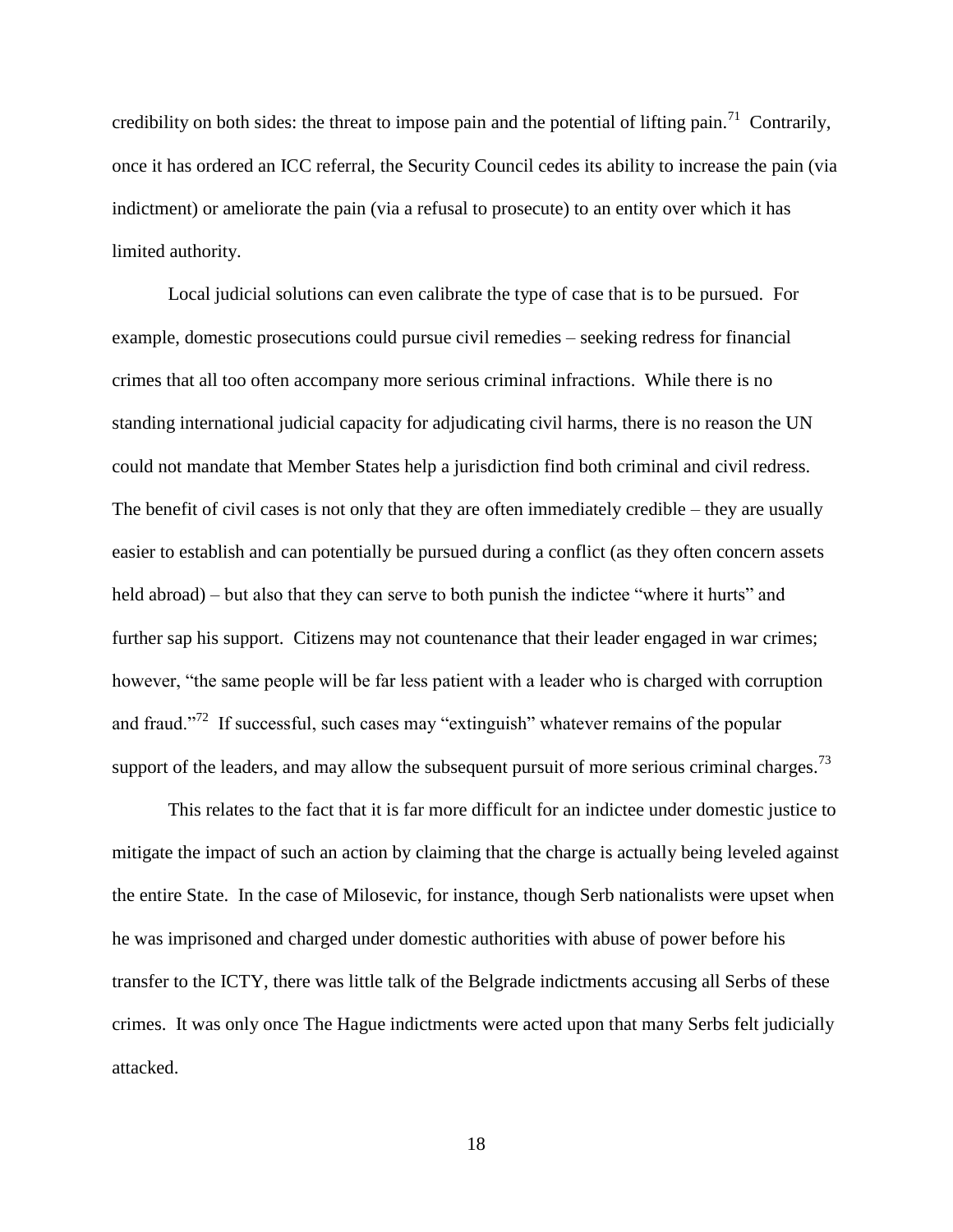## *Additional Benefits – Complementarity and Subsidiarity*

 Far from subverting international justice, a focus on local solutions supports the international judicial endeavor by making complementarity – a central building block of the ICC – an internationally-supported end. Complementarity is enshrined in Article 17 of the ICC Statute and provides that the Court will only assume jurisdiction if a domestic system cannot or will not engage in prosecutions.<sup>74</sup> Many scholars have argued that if complementarity is to have any meaning, it implies that the international community must pursue an "active complementarity" helping States develop their own capacities.<sup>75</sup>

Bringing the focus of resolution back to the locality not only furthers complementarity, but also supports another core value of the UN and one that is critical in the context of postconflict States: subsidiarity. Dubbed a "most basic principle" of the UN,  $^{76}$  subsidiarity holds that, as a general matter the international community ought to act only when tasks cannot be accomplished by Member States themselves.<sup>77</sup> Subsidiarity does not ask the international community to abdicate any role; rather, subsidiary suggests that the international community limit its action to those instances in which multilateral actions have a comparative advantage over individual Member State actions. This is the case with the traditional tools of coercive diplomacy, such as arms embargoes, travel bans, and asset freezes. As noted, no State acting on its own, or even with other States, could adequately implement global prohibitions on target States. Such sanctions are only effective if universal and the UN is uniquely positioned to demand and coordinate such instruments.

The same is not true for providing justice. Apart from the prospects for domestic justice, even in the narrower context of ICC referrals, individual States, including non States-party like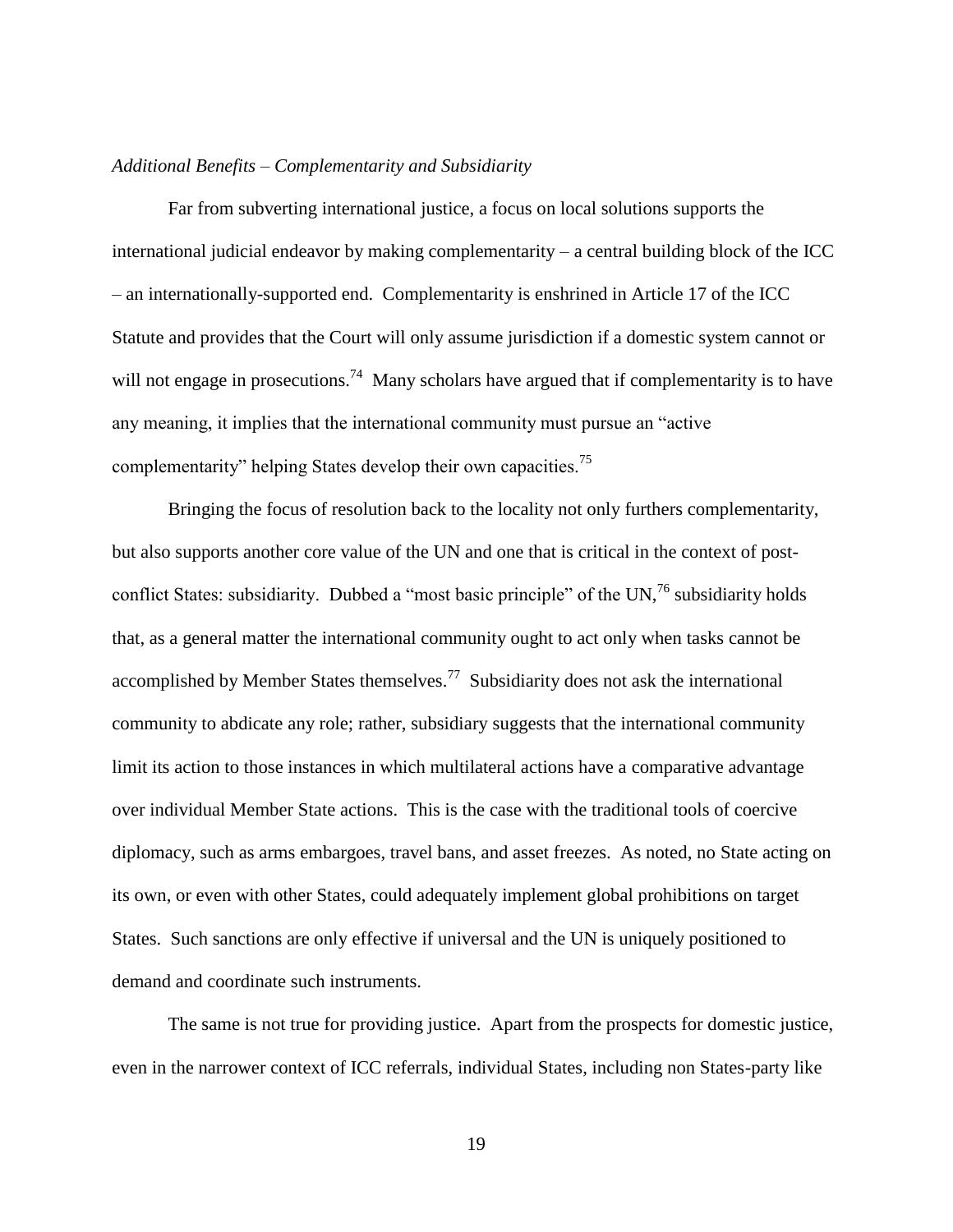Libya and Sudan, do not require the Security Council to refer matters for them. Under Article 12(3) of the ICC Statute, a non-State party can lodge a declaration with the ICC accepting the Court's jurisdiction over a matter.<sup>78</sup> Though challenging in the context of Sudan, in Libya by summer 2011 much of the global community had come to recognize the anti-Qaddafi forces as the legitimate Libyan government. As the recognized representatives of the State, they could have lodged a request with the Court or quickly acceded to the treaty itself if they had desired.

A commitment to subsidiarity is especially critical in post-conflict States. Helping States emerge from crises and rebuild institutions is imperative. Allowing States to take the lead in doing so, and providing multilateral assistance as required  $-$  in justice and otherwise  $-$  is both a cost-effective strategy and one that has arguably seen more success than the top-down approaches practiced in many post-conflict situations.<sup>79</sup>

In the context of the fight for Libya in 2011, the international community recognized the importance of aspects of subsidiarity. Acting through the North Atlantic Treaty Organization the international community provided determinative military support to the effort but was careful to limit its engagement such that it was the Libyan people themselves who were responsible for ousting the regime. It was thought critical to a post-Qaddafi Libya that the revolution was truly domestic in origin and prosecution. It is unclear why the international community did not follow this dictum with regard to the pursuit of justice. It is equally important for the Libyan people to engage in a moral reckoning with their past – via domestically addressing the wrongs of the Qaddafi regime – and to be empowered by the international community to that end. $80$ 

### Conclusion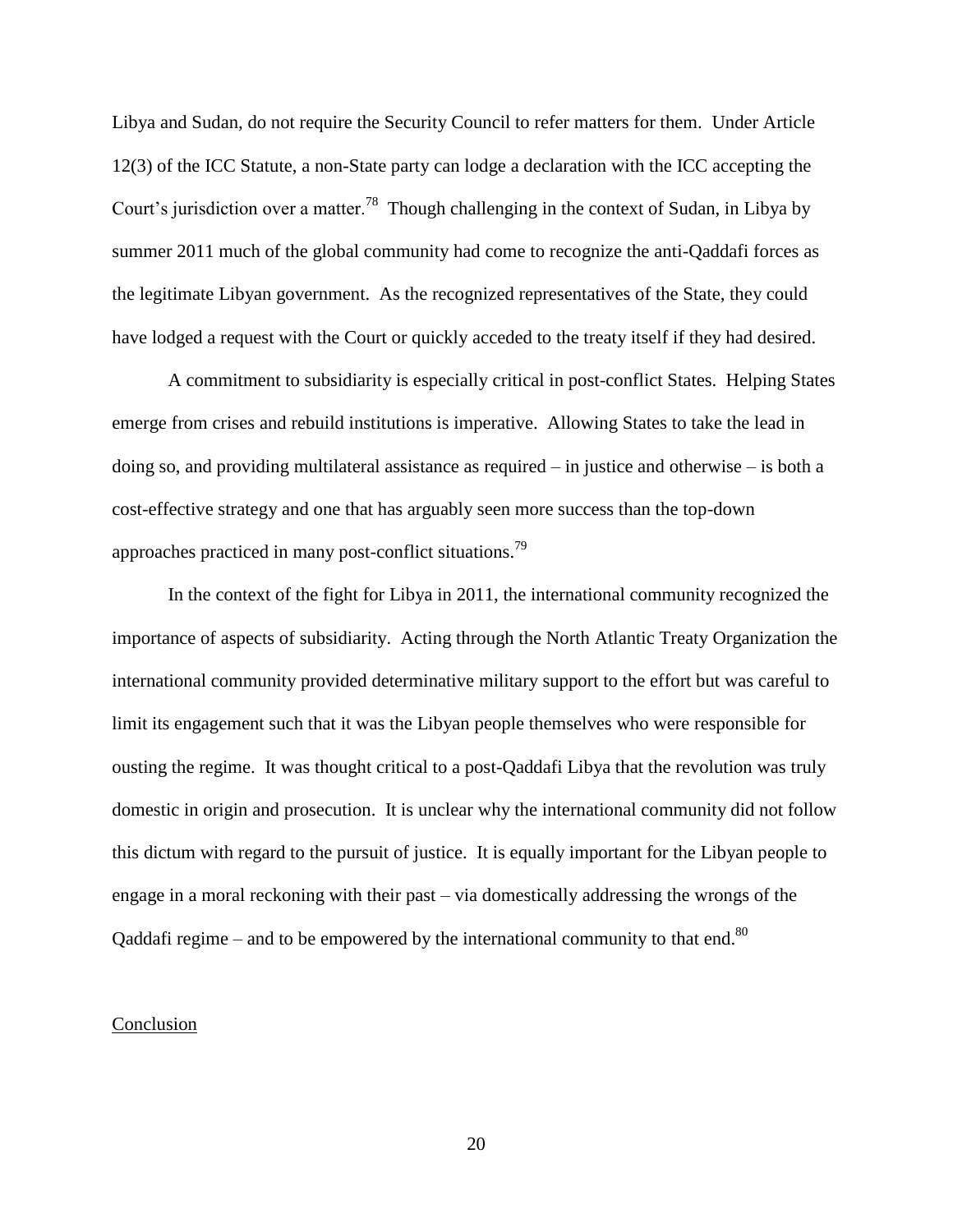International justice remains nascent; twenty years after its reemergence, diplomats, as much as lawyers, are still assessing what it means, how it changes the rules, and how it should be used. Though the novelty of the system counsels prudence, given the attraction of coercive diplomacy and the limited number of other coercive tools the international community has at its disposal, ICC referrals are understandably appealing to the Security Council. However, this chapter posits that deploying ICC referrals poses risks to whatever underlying diplomatic objectives the international community pursues. Such risks flow to more than just diplomatic goals – in as much as referrals fail to result in prosecutions they can weaken the standing of the Security Council. And, regardless the judicial outcome, the Council"s seeming control over the ICC could injure the Court"s standing as well. Additionally, an abundance of referrals could degrade core values of international justice (complementarity) and the UN itself (subsidiarity).

In taking up its role as an instrument of coercive diplomacy, the ICC referral has become a centerpiece in the debate over "peace versus justice." As seen in Sudan, Uganda, and elsewhere, the pursuit of international justice may at times at least seem to impede the simultaneous pursuit of peace.<sup>81</sup> However, if domestic rather than international justice becomes the goal, peace and justice become more clearly parallel rather than potentially contrary aims. The alchemy of using the threat of domestic proceedings in coercive diplomacy is that such threats cannot only be stronger and more credible than threats of international justice, but also less divisive and less likely to exacerbate conditions in an ongoing conflict or cause the overreaction seen in response to international justice.

No tool of coercive diplomacy is a panacea. Much as with the traditional instruments of embargoes, asset freezes and travel bans, invoking domestic justice in coercive efforts may fail more often than succeed. However, for an international community hungry for more coercive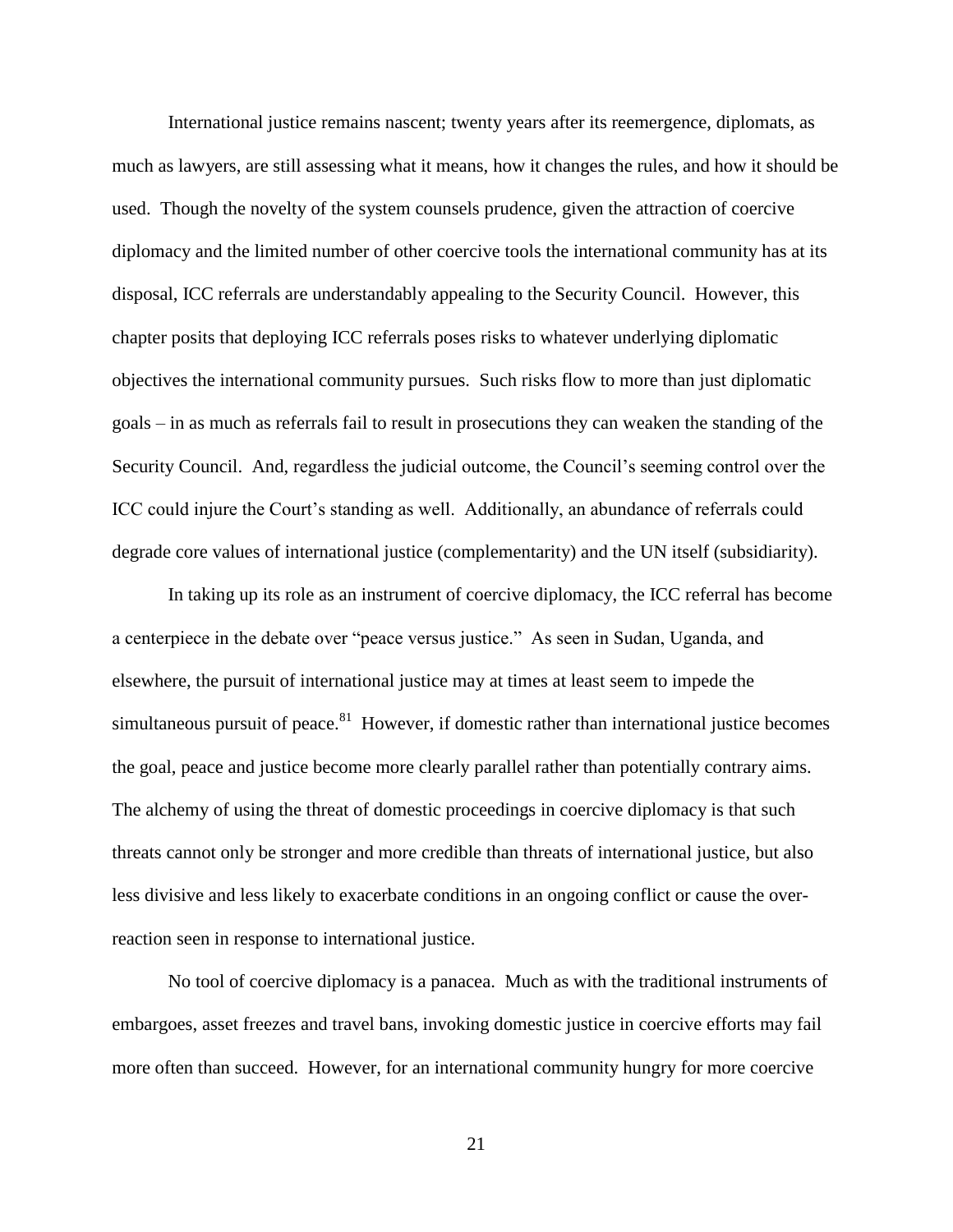instruments and eager for tools that provide lasting, collateral benefits, invoking domestic justice

is more propitious than relying on ICC referrals. It provides a better chance of delivering

diplomatic goals, while aiding in securing the peace and justice beleaguered populations deserve.

<sup>7</sup> Peter D. Feaver and Eric B. Lorber, "Coercive Diplomacy: Evaluating the Consequences of Financial Sanctions," Legatum Institute, November 2010, 9. Accessed August 29, 2011.

http://www.li.com/attachments/Legatum%20Institute%20-%20Coercive%20Diplomacy.pdf.

 $^8$  Id., 8.

 $\overline{a}$ 

9 See e.g., Nicholas J. Wheeler and Tim Dunne, "East Timor and the New Humanitarian Intervention," *International Affairs* 77 (2001): 818-20.

 $10^{10}$  Prohibitions can be on key commodities such as oil, or more broad trade sanctions. See e.g. UN Security Council Resolution 841, June 16, 1993, para. 5.

 $11$  The conventional wisdom was that sanctioning any entities below States was "impossible... under international law." Johann Galtung, "On the Effects of International Sanctions: With the Examples from the Case of Rhodesia," *World Politics* 19(3) (1967): 378-416.

 $12$  Bruce Jentleson, Coercive Diplomacy: Scope and Limits in the Contemporary Word," Stanley Foundation: Policy Analysis Brief (December 2006), 3. Accessed August 29, 2011.

http://www.stanleyfdn.org/publications/pab/pab06CoerDip.pdf.

<sup>13</sup> Alexander L. George & William E. Simons, *The Limits of Coercive Diplomacy* (Boulder: Westview Press, 1994), 10.

<sup>14</sup> Monika A. Klimek and Jerome F. Venteicher, II, "Where Does Diplomacy End? Turning the Screw from U.S. Economic Sanctions to Military Disputes," International Studies Association in Chicago (March 1, 2007). Accessed August 29, 2011. http:// www.allacademic.com//meta/pmla\_apa\_research\_citation/1/8/0/3/6/ pages180363/ p180363-1.php.

<sup>15</sup> Jentleson, "Coercive Diplomacy," 6.

<sup>16</sup> "Success" is often a function of the definition used for "coercive diplomacy," and exactly what sort of activities are included in the concept. Some scholars include military action (limited or up to and "including invasion"), others do not. *See e.g.* Feaver and Lorber, "Coercive Diplomacy," 8 (includes "invasion"); Peter Viggo Jakobsen, "Coercive Diplomacy: Frequently Used, Seldom Successful," Kungl. Krigsvetenskapsakademiens Handlingar och Tidskrift (Sweden) (2007), 29. Accessed August 30, 2011. http://www.kkrva.se/wp-

content/uploads/Artiklar/074/kkrvaht\_4\_2007\_3.pdf (only "limited use of force"); Alexander L. George, *Forceful Persuasion: Coercive Diplomacy as an Alternative to War (Washington, DC: U.S.I.P. Press, 1991), ix (only the* "threat" of force or exemplary use of force).

<sup>17</sup> Jakobsen, "Coercive Diplomacy," 32-33.

<sup>18</sup> See e.g. Robert A. Pastor, "The Delicate Balance between Coercion and Diplomacy: The Case of Haiti," in *The United States and Coercive Diplomacy*, ed. Robert J. Art and Patrick M. Cronin (Washington, DC: U.S. Institute of Peace, 1994), 119-156.

<sup>1</sup> Carmen Chai, "Harper Condemns Violence in Libya," *Postmedia News* (Canada), February 22, 2011; "World Condemns Gaddafi," *Australian Broadcasting Corporation*, AM, February 22, 2011; "World Powers Heap Pressure

on Libya's Qaddafi to Step Down," *Radio Free Europe*, February 27, 2011.<br><sup>2</sup> "Federal Council Condemns the Use of Force Against the Libyan People and has Blocked the Assets held by Moammar Gaddafi in Switzerland," Federal Department of Foreign Affairs (Switz.), February 24, 2011.

<sup>&</sup>lt;sup>3</sup> UN Security Council Resolution 1970, February 26, 2011; Statute of the International Criminal Court, Article 13(b), providing that the ICC has jurisdiction if a situation in which one or more the crimes under its remit has been alleged is "referred to the Prosecutor by the Security Council acting under Chapter VII of the Charter of the United Nations."

<sup>4</sup> UN Security Council Resolution 1593, March 31, 2005.

<sup>5</sup> David L. Asher, Victor D. Comras, and Patrick M. Cronin, "Pressure: Coercive Economic Statecraft and U.S. National Security," Center for New American Security, January 2011, pg. 16. Accessed August 29, 2011.

http://www.cnas.org/files/documents/publications/CNAS\_Pressure\_AsherComrasCronin\_1.pdf.

<sup>6</sup> UN Security Council Resolution 1973, March 19, 2011, para. 4.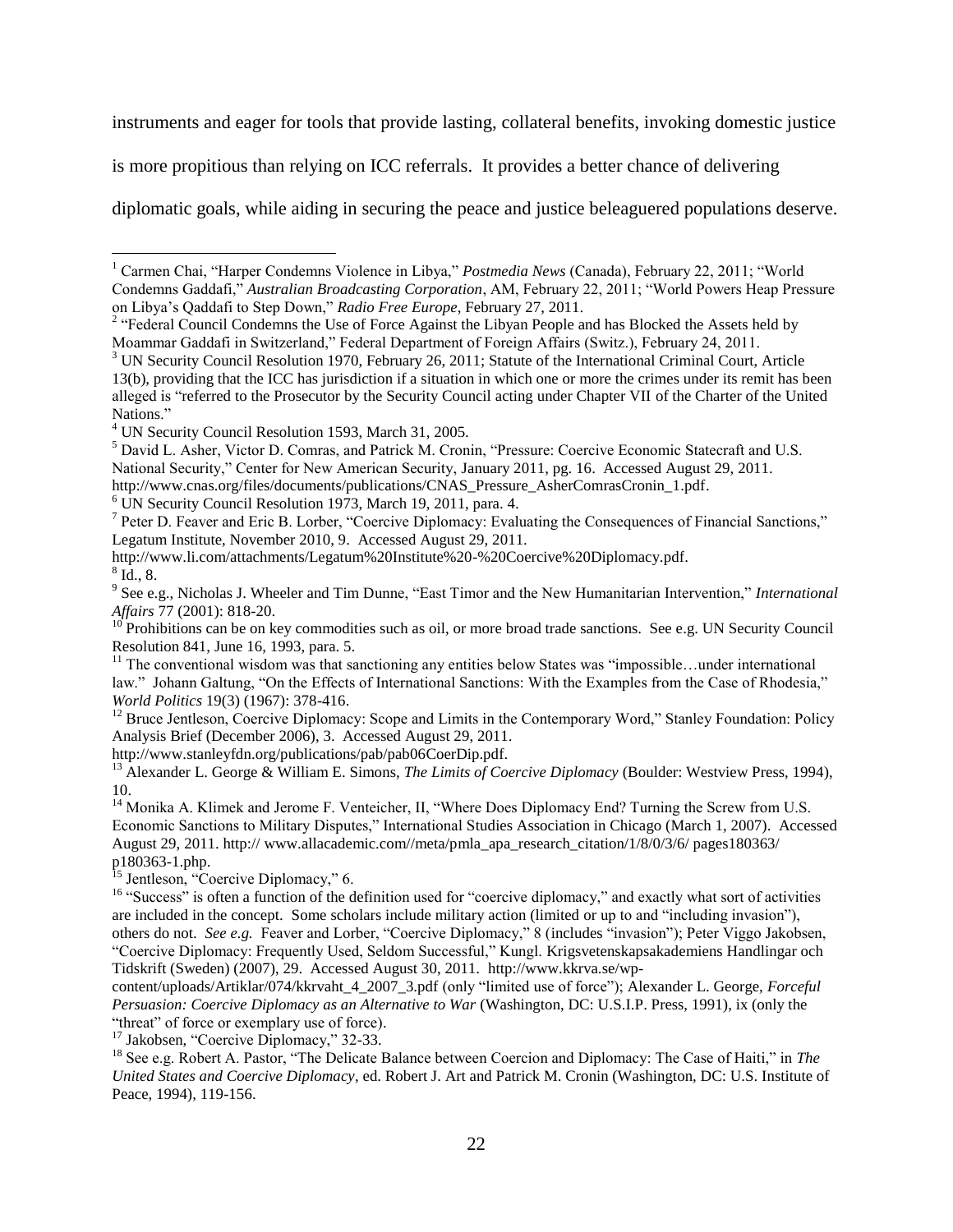<sup>19</sup> Some have argued, however, that Qaddafi's desire to capitulate when he did was due to his fear that in the wake of the Iraq invasion, Libya would be next. See e.g., Amitai Etzioni, "The Coming Test of U.S. Credibility," *Military Review* 91 (March-April 2011), p. 2. Accessed August 29, 2011.

http://usacac.army.mil/CAC2/MilitaryReview/Archives/English/MilitaryReview\_20110430\_art004.pdf. <sup>20</sup> Different theorists include different core characteristics; however, some form of the items in this chosen quintuplet is included in much of the literature. See, e.g., Robert J. Art," Coercive Diplomacy: What do we Know," in *The United States and Coercive Diplomacy*, p. 371; Jentleson, "Coercive Diplomacy," 3; Asher, Comras, and Cronin, "Pressure," 21-2.

 $21$  UN Security Council Resolution 1970, para. 1.

<sup>22</sup>Robert J. Art and Patrick M. Cronin, "Coercive Diplomacy," in ed. Chester A. Crocker, Fen Osler Hampson and Pamela R. Aall, *Leashing the Dogs of War: Conflict Management in a Divided World* (Washington, DC: U.S. Institute of Peace Press, 2007), 311.

<sup>23</sup> Jentleson, "Coercive Diplomacy," 4.

 $\overline{a}$ 

<sup>24</sup> See, Adam M. Smith, *After Genocide: Brining the Devil to Justice* (Amherst, N.Y.: Prometheus Books, 2009), 138-139, and accompanying notes.

<sup>25</sup> See Situations and Cases pursued by the ICC. Accessed August 29, 2011. http://www.icccpi.int/Menus/ICC/Situations+and+Cases/.<br> $26 \text{ T}$ 

<sup>26</sup> United Nations, Report of the International Commission of Inquiry on Darfur to the Secretary General, S/2005/60 (January 25, 2005), 5.

<sup>27</sup> UN Security Council Resolution 1970, Preamble. *Emphasis added*

<sup>28</sup> UN Security Council Resolution 1970, para. 5; UN Security Council Resolution 1593, para. 2.

<sup>29</sup> Bruce Jentleson, "The Reagan Administration versus Nicaragua," in George and Simons, *Limits of Coercive Diplomacy*, 174-177; Feaver and Lorber, "Coercive Diplomacy," 10.

<sup>30</sup> George and Simons, *Limits of Coercive Diplomacy*, 15.

<sup>31</sup> Robert Litwak, "Force and Diplomacy," Stanley Foundation – Working Paper (After the Unipolar Moment: Clarifying the Purposes of U.S. Hard Power) (April 26-27, 2007), 8. Accessed August 29, 2011. http:// www.stanleyfoundation.org/publications/working\_papers/Litwak\_working\_paper\_April\_conference\_FINAL.doc; Jentleson, "Coercive Diplomacy," 5.

<sup>32</sup> Richard Garfield, "The Public Health Impact of Sanctions," *Middle East Report* 215 (Summer 2000), 16-19. <sup>33</sup> See e.g. Blocking Faith, Freezing Charity, ACLU, 2009. Accessed August 29, 2011.

http://www.aclu.org/files/pdfs/humanrights/blockingfaith.pdf; Fourth Freedom Forum, Sanctions and Human Rights, http://www.fourthfreedom.org/sanctions/sanctions-and-human-rights-2/.

<sup>34</sup> See generally, Gavin Sullivan and Ben Hayes, "Blacklisted: Targeted Sanctions, Preemptive Security and Fundamental Rights," European Center for Constitutional and Human Rights (December 10, 2010). Accessed August 29, 2011. http://www.ecchr.eu/index.php/ecchr-publications/articles/blacklisted-targeted-sanctionspreemptive-security-and-fundamental-rights.html; specific cases detailing harms include: *M and Others v. HM Treasury*, Case C 340/08 (April 29, 201); the case of Yassin al-Kadi (which has been litigated in several fora) in which the complainant asserts to have lost \$200 million and spent more than \$10 million in legal defense since his listing. Hamid al-Attas Omar, "\$200 million Lost…" *Okaz* (Saudi Arabia), December 12, 2006. Accessed August

29, 2011. http://www.okaz.com.sa/okaz/osf/20061226/Con2006122674454.htm.

<sup>35</sup> See UN Security Council Resolution 788, 19 November, 1992; UN Security Council Resolution 1343, 7 March, 2001.

<sup>36</sup> Bruce W. Jentleson and Christopher A. Whytock, "Who 'Won' Libya?: The Force-Diplomacy Debate and its Implications for Theory and Policy," *International Security* 30 (Winter 2005/2006), 57-67.

 $37$  The lack of direct deterrent effect of ICC actions (and those of other international courts) has been widely noted. See, e.g. Kenneth A. Rodman, "Darfur and the Limits of Legal Deterrence," *Human Rights Quarterly*, 30 (2008), 529-560.

<sup>38</sup> As of this writing, al-Bashir has *inter alia* travelled to ICC parties Chad, Djbouti, and Kenya. Other signatories, such as Comoros, have also publicly noted that they will not arrest al-Bashir. "President Bashir Defies Arrest Warrant by Traveling to Djbouti," *Sudan Tribunal*, May 9, 2011.

<sup>39</sup> "Uganda Would Welcome Gaddafi," *The Nation* (Nairobi), March 30, 2011.

<sup>40</sup> See e.g., Najmeh Bozorgmehr, et al, "China and Iran Plan Oil Barter," *Financial Times*, July 24, 2011; Jo Becker, "Web of Shell Companies Veils Trade by Iran"s Ships," *New York Times*, June 7, 2010; Feaver and Lorber, "Coercive Diplomacy," 12.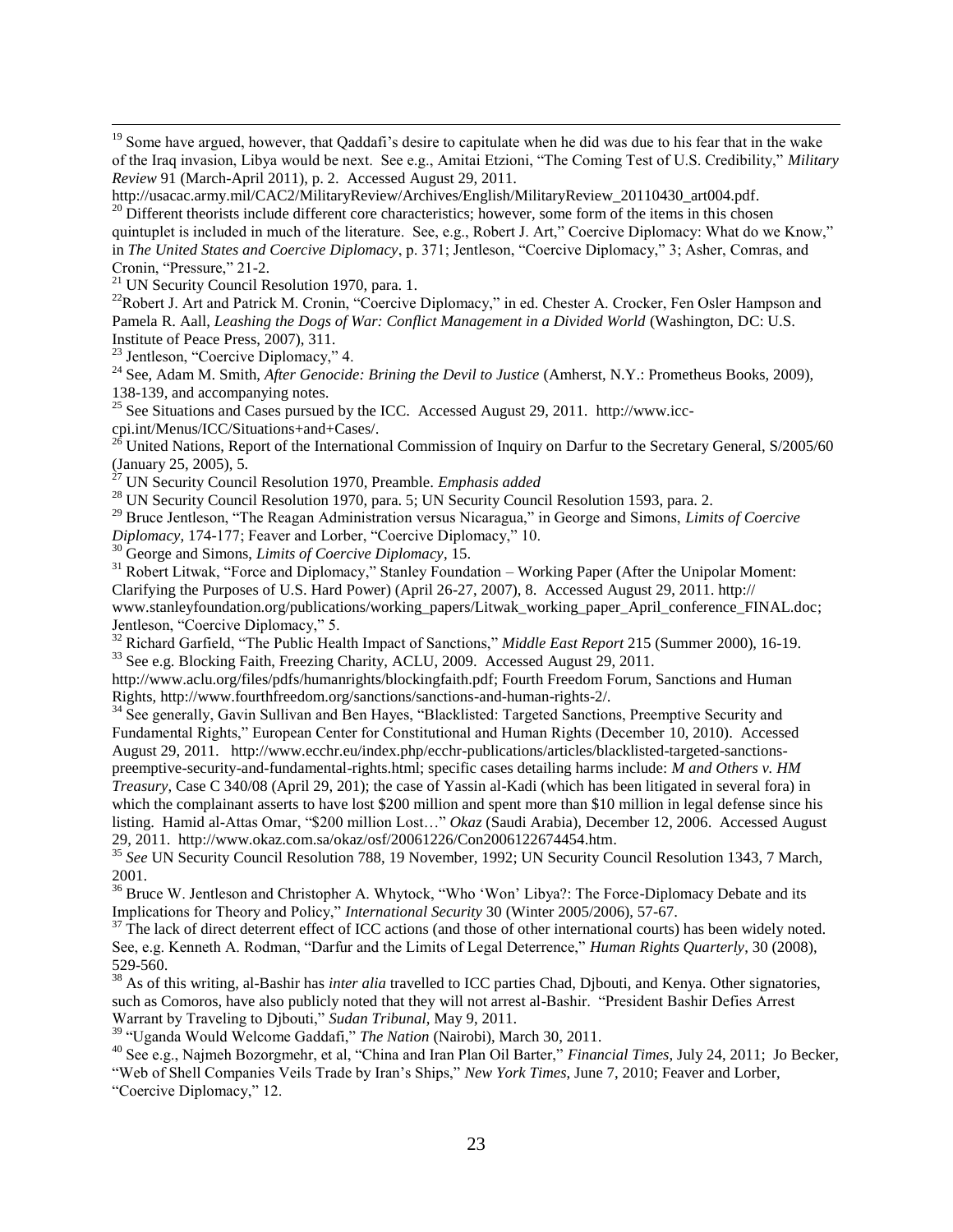<sup>41</sup> Michael Slackman and Robert Worth, "Setting Aside Divisions, Arab Leaders Rally Behind Sudan's President at Meeting," *New York Times*, March 31, 2009.

<sup>43</sup> See, Adam M. Smith, "Understanding the Alienated Constituents of International Tribunals: Bridging the Gap," in ed. Henry F. Carey and Stacey Mitchell, *Trials and Tribulations: International Criminal Tribunals and the Challenges of International Justice* (Lanham, MD: Lexington Books/Rowman and Littlefield, 2012).

<sup>44</sup> Nebojsa Bugarinovic, "Beograd: 37 Posto Gradana Smatra da Milosevic u Hagu Brani Srbiju I Srpski Narod," *Danas*, February 20, 2002. Cited/translated in: Emily Shaw, "The Role of Social Identity in Resistance to International Criminal Law: The Case of Serbia and the ICTY," Abstract, Berkeley Program in Soviet and Post-Soviet Studies (2003); Smith, *After Genocide*, 108.

<sup>45</sup> Jentleson, "Coercive Diplomacy," 5.

 $\overline{a}$ 

<sup>46</sup> UN Security Council Resolution 1970, para. 27.

<sup>47</sup> See "Terminated Sanctions Committees," at UN Security Council Sanctions Committee,

http://www.un.org/sc/committees/. Accessed August 29, 2011.

<sup>48</sup> UN Security Council Resolution 1970, Preamble; UN Security Council Resolution 1593, Preamble.

<sup>49</sup> ICC Statute, Article 16 provides that "No investigation or prosecution may be commenced or proceeded with...for a period of 12 months after the Security Council, in a resolution adopted under Chapter VII…, has requested the Court to that effect; that request may be renewed by the Council under the same conditions."

<sup>50</sup> The Canadian government, among others, was supportive of an Article 16 deferral in this case. See "Ugandan Proposal Pits Justice vs. Peace," *Ottawa Citizen*, July 18, 2008. Accessed August 29, 2011.

http://www.canada.com/ottawacitizen/news/story.html?id=76bfd693-f814-40f8-acec-c0db4a5fbc85 <sup>51</sup> See e.g. "Uganda: What is Needed for Peace," *The Monitor* (Uganda), September 20, 2006; Adrian Traylor, "Uganda and the ICC," *Eyes on the ICC* 6:1 (2009-2010), 39.

<sup>52</sup> Chapter VII, UN Charter. While the Security Council could act under Chapter VII without meeting this requirement, that both the Sudan and Libya referrals explicitly reference this threshold suggests that a deferral would do the same. See Edward C. Luck, *UN Security Council: Practice and Promise*, (London: Routledge, 2006), 23. <sup>53</sup> See e.g. Philippe Kirsch and John T. Holmes, "The Rome Conference on an International Criminal Court, the Negotiating Process," *American Journal of International Law* 93 (1999), 2; Lionel Yee, "The International Criminal

Court and the Security Council," in ed. Roy Lee, *The International Criminal Court: The Making of the Rome Statute, Issues, Negotiations, Results* (The Hague: Kluwer, 1999), 149; Amnesty International Letter to Security Council, April 1, 2008. Accessed August 29, 2011. http://appablog.wordpress.com/2008/04/04/uganda-amnestyinternational-letter-to-unsc-re-icc-and-joseph-kony/; Civil Society Letter to the Ministries of Foreign Affairs of African ICC States Parties on the UN Security Council, March 2, 2011. Accessed August 29, 2011.

http://www.hrw.org/news/2011/03/02/gabonnigeriasouth-africa-reconsider-support-deferral-icc-kenya-investigation. <sup>54</sup> See, e.g. M. el Zeidy, "The United States Dropped the Atomic Bomb of Article 16 of the ICC Statute: Security Council Deferrals and Resolution 1442," *Vanderbilt Journal of Transnational Law* 35 (2002), 1509, positing that "Article 16…deters the establishment of an independent and impartial jurisdictional mechanism."

 $55$  The Security Council has exercised Article 16 authorities, but only on a preemptive basis, rather than in reference to an existing case. UN Security Council Resolution 1422, July 12, 2002 invoked Article 16 in order to prevent the ICC from proceeding in a matter that could arise involving current or former peacekeepers whose crimes arose while on a UN mission. UN Security Council Resolution 1487, June 12, 2003, renewed Resolution 1422 for 12 months.<br><sup>56</sup> In the wake of the al-Bashir indictment, the African Union, Arab League, Non-Aligned Movement and

Organization of Islamic Conference – supported by permanent members China and Russia – called for invoking Article 16, to no avail. "Analyst Says ICC Crisis "Well Beyond" Sudan"s Political, Diplomatic Capacity," Sudan Tribune, September 12, 2008. BBC Monitoring Middle East; "China Says Opposed to "Irresponsible" ICC Move Against Sudanese President," Sudan Tribune, August 31, 2008. BBC Monitoring Middle East. ICC Statute, Article 53(2).

<sup>58</sup> See, e.g. Peter Viggo Jakobsen, *Western Use of Coercive Diplomacy after the Cold War: A Challenge for Theory and Practice* (New York: St. Martin"s Press, 1998) 138; see also, United Nations Security Council Sanctions Committees. Available at: http://www.un.org/sc/committees/.

<sup>59</sup> For instance, following the Sudan referral, on which the U.S. and others abstained, the U.S. delegate noted that her government had not dropped its "firm objections to the ICC [and believed that]...the Rome Statute was flawed." (UN Security Council Press Release, SC/8351, March 3, 2005). In the wake of Resolution 1970, various delegations

<sup>42</sup> Lynsey Addario and Lydia Polgreen, "Aid Groups" Expulsion, Fears of More Misery," *New York Times*, March 22, 2009.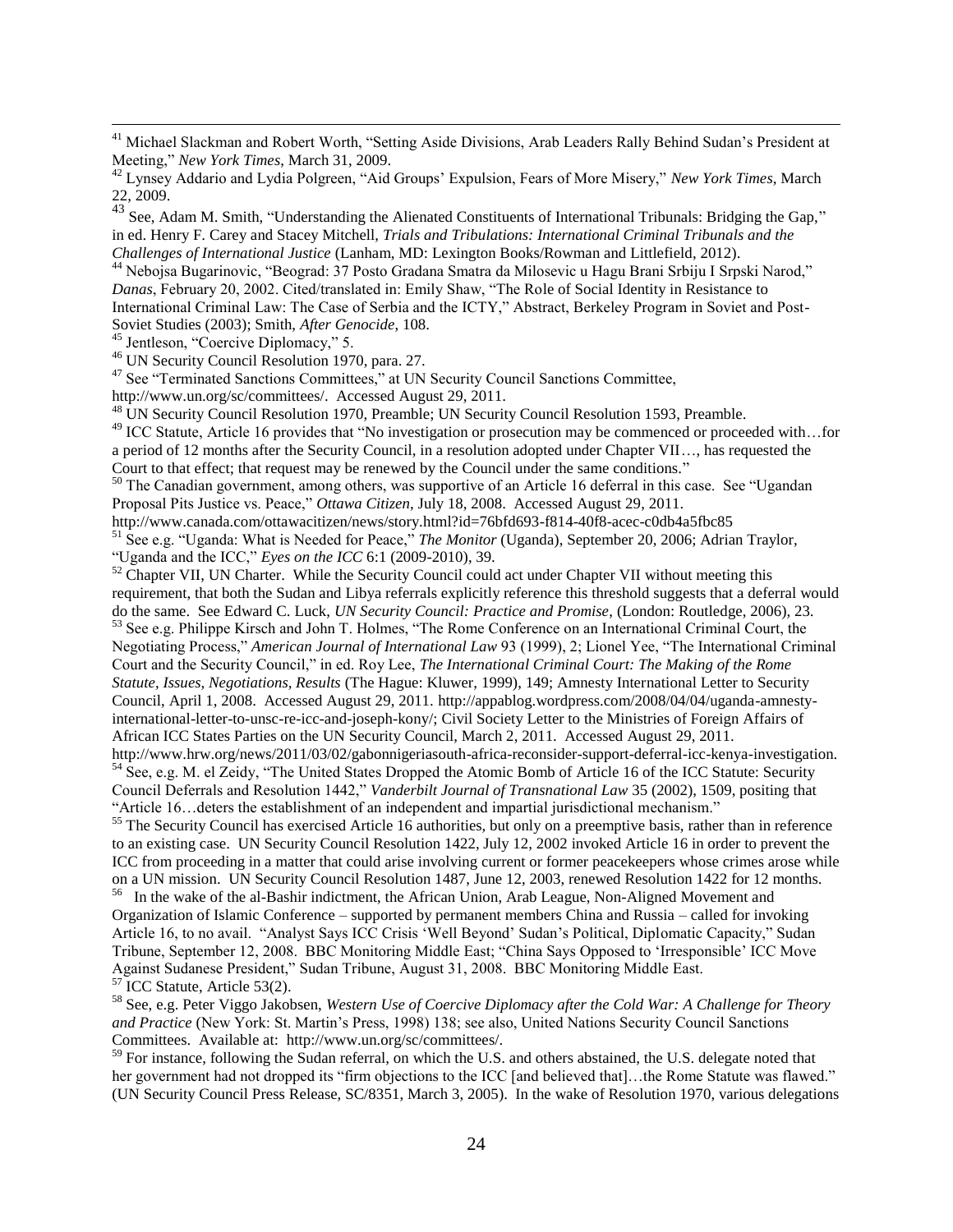also distanced themselves from the referral. The Indian representative, who was serving as the Council's president, went so far as to note that his government would have preferred not to refer the matter. (UN Security Council Press Release, SC/10187/Rev.1, February 26, 2011).

<sup>60</sup> UN Security Council Resolution 1970, para 6.

 $\overline{a}$ 

<sup>61</sup> See e.g., Colum Lynch, "UN Faces More Accusations of Sexual Misconduct," *Washington Post*, March 13, 2005, A22; Smith, *After Genocide*, 120.

 $62$  Article 13(b) allows the Security Council to refer "situations" to the Court. "There is nothing to suggest that the Council can "salami-slice" a situation so as to exempt some parties…from the jurisdiction of the Court." Matthew Happold, "Darfur, the Security Council and the International Criminal Court," *International and Comparative Law Quarterly* 55 (2006), 231.

<sup>63</sup> UN Security Council Resolution 1970, para. 8; UN Security Council Resolution 1593, para. 7.

<sup>64</sup> W. Michael Reisman, "On Paying the Piper: Financial Responsibility for Security Council Referrals to the International Criminal Court," *American Journal of International Law* 99 (2005), 616; William Pace, Coalition for the International Criminal Court, Open Letter, July 6, 2011. Accessed August 29, 2011.

http://www.coalitionfortheicc.org/documents/CICC\_Letter\_on\_the\_2012\_ICC\_Budget\_-\_6\_July\_2011.pdf. <sup>65</sup> Reisman, "On Paying the Piper," 616; ICC, Proposed Programme Budget for 2012 of the International Criminal Court, ICC-ASP-10, December 12-21, 2011. Accessed August 29, 2011. http://www.icccpi.int/iccdocs/asp\_docs/ASP10/ICC-ASP-10-10-ENG.pdf.

 $66$  Article 115 of the ICC Statute notes that the expenses of the Court will be provided by the States party and by "Funds provided by the UN…in particular in relation to the expenses incurred due to referrals by the Security Council." Though the language of the statute provides flexibility for the UN to refuse to cover these costs, many have argued that it is still unacceptable. Further some posit that given that under the UN Charter it is the General Assembly, not the Security Council that holds the power of the purse, it is improper for the Security Council to preempt this authority by refusing UN support for such referrals. See, e.g., Happold, "Darfur, the Security Council and the International Criminal Court," 234.

 $\frac{67}{1}$  Ironically, the only two states that are required to assist the Court are those that are likely least willing and/or able to do so: Libya and Sudan. In both Resolution 1970 and Resolution 1593 both are legally mandated to assist the Court.

<sup>68</sup> UN Security Council Resolution 1970, para. 5; UN Security Council Resolution 1593, para. 2.

 $69$  For a related point on the potential of "general deterrence" of international justice, see Payam Akavan, "Justice in the Hague, Peace in the Former-Yugoslavia? A Commentary on the United Nations War Crimes Tribunal," *Human Rights Quarterly* 20 (1998), 746.

 $70$  The ICC can only investigate crimes that occurred after it began operations on July 1, 2002; the Sudan referral provides the Court jurisdiction for all crimes since then; the Libya referral cabins the temporal jurisdiction further and provides the Court with jurisdiction from February 15, 2011. UN Security Council Resolution 1593, para. 1; UN Security Council Resolution 1970, para. 4. The crimes in both Sudan and Libya had their geneses from well before July 1, 2002; these pre-jurisdiction delicts can be addressed in domestic proceedings but cannot be in ICC proceedings. This could be problematic for achieving the "justice" those on the ground desire. See, generally, Smith, *After Genocide*, 131-7.

<sup>71</sup> Feaver and Lorber, "Coercive Diplomacy," 13.

<sup>72</sup> Alex Boraine, "Reconciliation in the Balkans," *New York Times*, April 22, 2001.

<sup>73</sup> Smith, *After Genocide*, 265-269.

<sup>74</sup> ICC Statute, Article 17.

<sup>75</sup> See e.g. William W. Burke-White, "Proactive Complementarity: The International Criminal Court and National Courts in the Rome System of International Justice," *Harvard International Law Journal*, 49 (2007), 53-108.

 $76$  Statement of the President of the  $65<sup>th</sup>$  Session of the General Assembly, Opening Remarks at the Conference on "Global Governance and Security Council Reform," May 16, 2011. Accessed August 29, 2011.

http://www.un.org/en/ga/president/65/statements/globalgovandscref160511.shtml

<sup>77</sup> J.A. Moore and Jerry Pubantz (ed.), *Encyclopedia of the United Nations, Vol. 1* (New York: Infobase, 2008), 397- 8.

 $78$  ICC Statute, Article 12(3) provides that a non-party "State may, by declaration lodged with the Registrar, accept the exercise of jurisdiction by the Court…."; William Schabas, *The International Criminal Court: A Commentary on the Rome Statute* (Oxford: Oxford University Press), 287-291.

<sup>79</sup> See, Smith, *After Genocide*, 334-8.